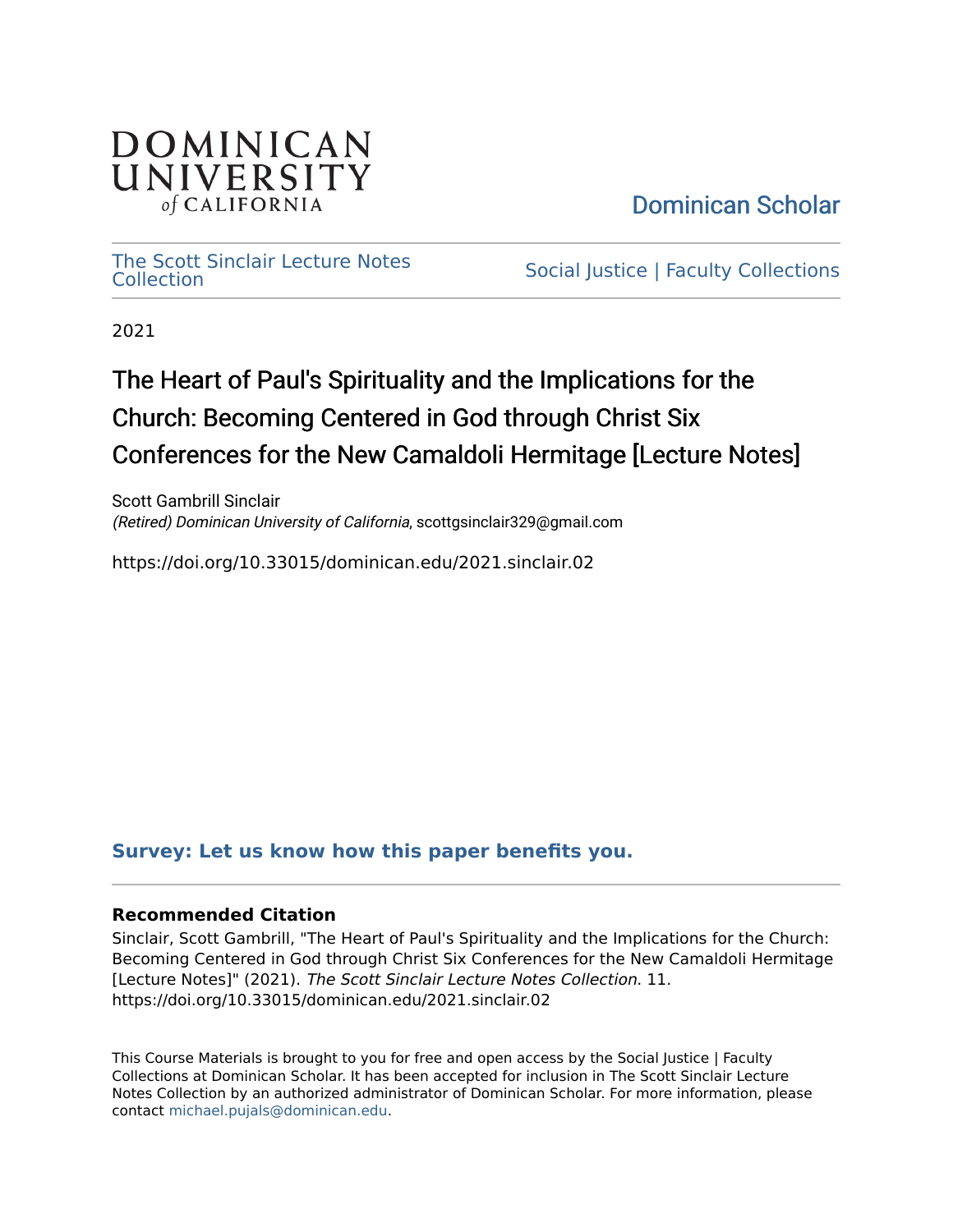# The Heart of Paul's Spirituality and the Implications for the Church:

Becoming Centered in God through Christ

Six Conferences for the New Camaldoli Hermitage

by

Scott Gambrill Sinclair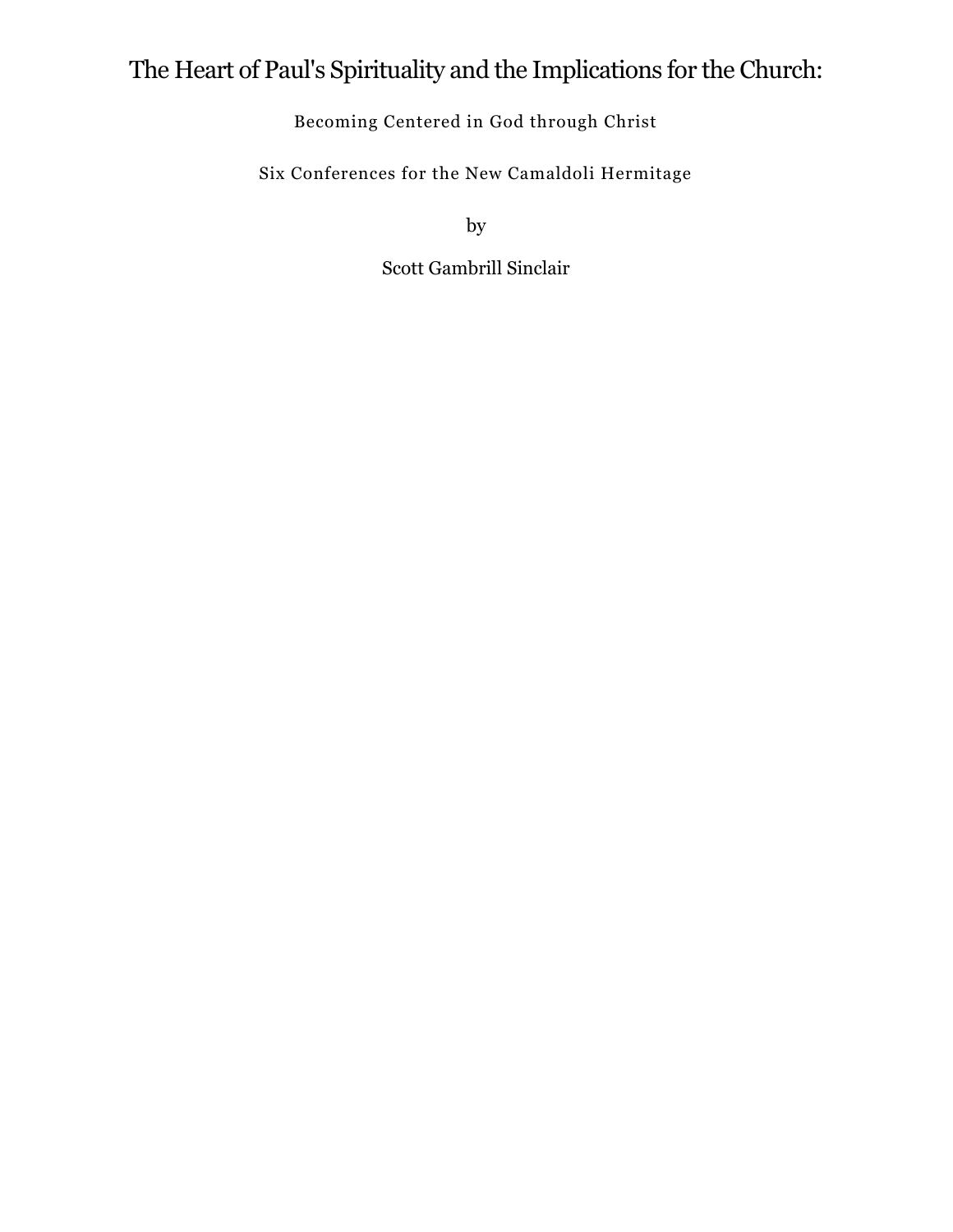### **Table of Contents**

| Preface to the Series of Conferences: The Diversity of Paul's Spiritual Experience and Practice and Its |
|---------------------------------------------------------------------------------------------------------|
|                                                                                                         |
| Conference 2: Paul's Own Spiritual Pilgrimage and How It Led to Becoming Centered in God through        |
| Conference 3: Spiritual Gifts and Esoteric Spiritual Experiences as Pathways to Becoming Centered in    |
| Conference 4: Justification by Faith in Paul's Letters as a Way of Becoming Centered in God through     |
|                                                                                                         |
|                                                                                                         |
|                                                                                                         |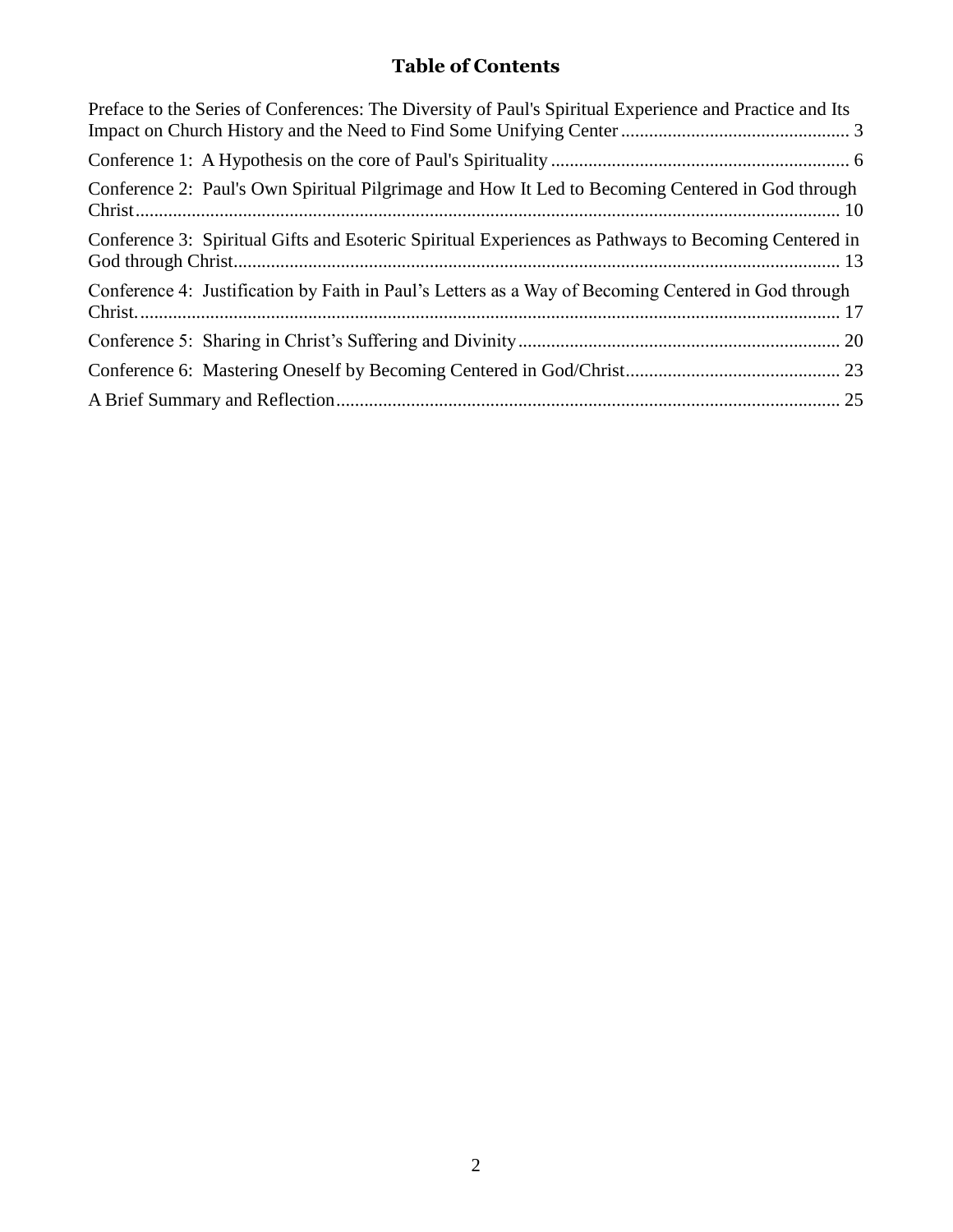### **Preface to the Series of Conferences:**

### <span id="page-3-0"></span>**The Diversity of Paul's Spiritual Experience and Practice and Its Impact on**

### **Church History and the Need to Find Some Unifying Center**

I. Paul's spiritual experience and practice are almost bewilderingly diverse. Here are at least some major poles.

A. Paul's emphasizes charismatic gifts.

1. He writes that he speaks in tongues more even than the enthusiasts at Corinth do (1 Cor. 14:18), and he apparently introduced the practice to the Corinthians.

2. He stresses that tongues are an essential part of a Christian community.

a. Even when tongues have produced division in the church and are in danger of alienating non-Christian opinion, he still allows them to be practiced in public worship.

b. And he commends their use in private prayer (1 Cor. 14:28).

c. And he insists that tongues like all spiritual gifts are indispensable for a healthy Christian "body."

3. Paul also writes that he worked miracles ("signs and wonders," Romans 15:19, 2 Cor. 12:12), and in Acts we have narratives of him doing so (e.g., Acts 14:8-13).

B. Paul also had esoteric mystical experiences which he must have regarded as important.

1. He shares with us that once he was taken up into paradise and heard things which cannot be spoken, and Paul cannot even determine whether this experience happened when he was in his body (2 Cor. 12:2-4).

2. Although Paul could not discuss this experience in detail, we should assume that it was important to him.

3. And there are various indications that Paul had other such experiences.

a. Paul cites a "word of the Lord," that seems to have come from personal revelation rather than from something Jesus historically said (1 Thes. 4:15). This saying is not otherwise attested and is not the sort of detail about the final judgment that Jesus would have given.

b. Through the Spirit Paul knows the joys that await the faithful in the new age (1 Cor. 2:9-10).

c. Paul tells us that he attended the Jerusalem Council in response to a "revelation" (Gal. 2:2).

d. The Acts of the Apostles tells us of various visions which Paul had (e.g., Acts 16:9), though we cannot be certain whether Acts is historically accurate in descriptions of Paul's inner experience.

C. Paul emphasizes that he and other Christians are saved by faith not by works.

1. Paul stresses that salvation is not earned but is a gift. "The wages of sin are death, but the free gift of God is eternal life in Christ Jesus, our Lord" (Rom. 6:23).

2. We receive this gift by faith, trusting in God's undeserved love and forgiveness.

3. Consequently, we have peace and can serve God in thanksgiving (Rom. 5:1).

4. And Paul himself, while acknowledging his evil past as a persecutor of Christianity, can be joyful.

D. Paul stresses that he participates in the sufferings of Jesus and insists that other Christians do likewise.

1. Paul insists that he seeks to be conformed to the crucifixion and death of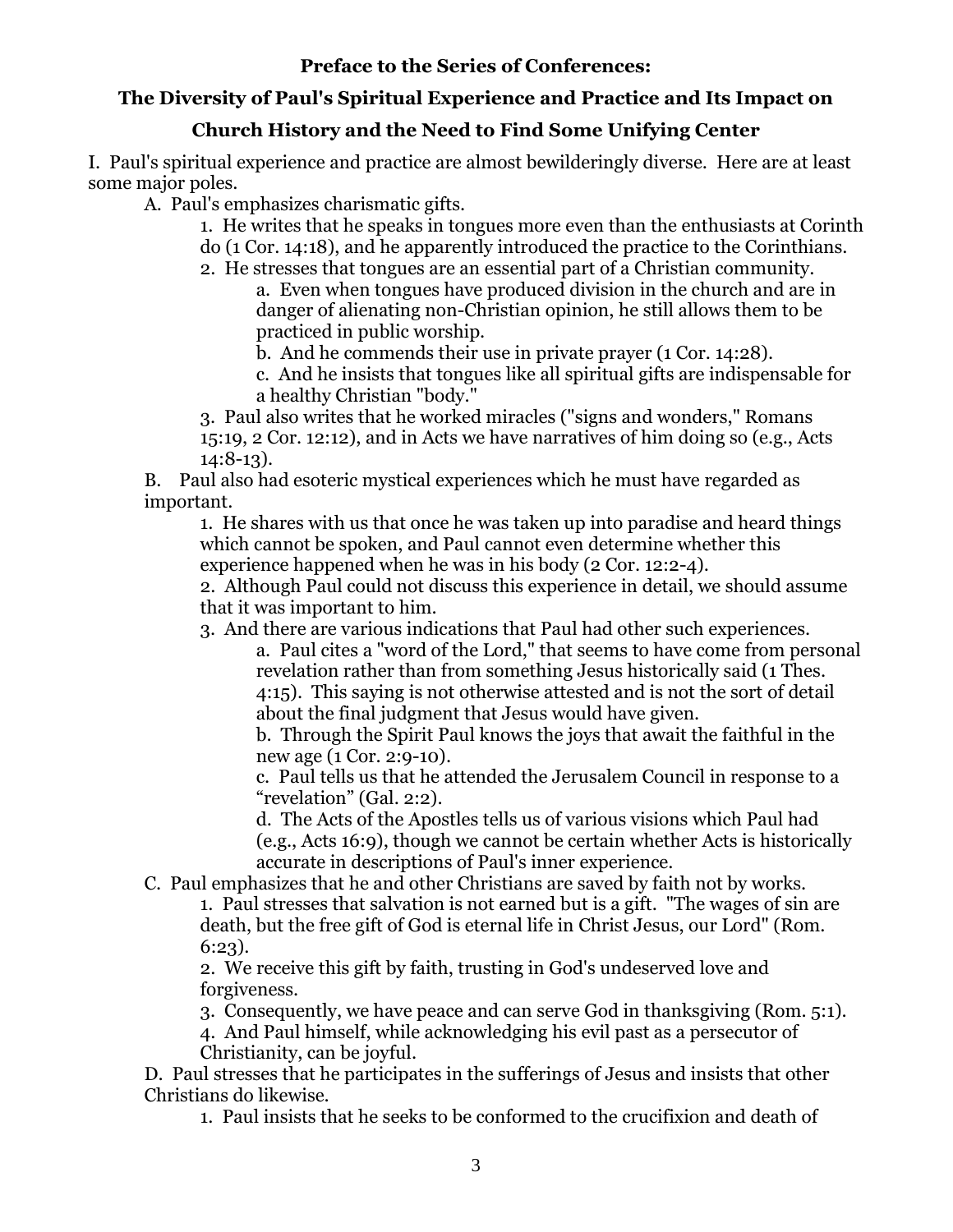Jesus (e.g., Rom. 6:5, Gal. 6:17, Phil. 3:10).

2. In baptism every Christian shares sacramentally in Jesus's death and burial (Rom. 6:3-8).

3. Of course, in practice Christians must sometimes suffer for their faithfulness to Jesus (e.g., 1 Thes. 2:14).

4. Paul suffered horrendously (especially, 2 Cor. 11:23-28), and he had to integrate his sufferings into his spirituality.

E. Paul emphasizes becoming conformed to the glorified Christ.

1. Paul teaches that the risen Christ rules over the universe (e.g., 1 Cor. 15:25). 2. In this present life, Christians are being inwardly conformed to Christ, growing from one glory to the next (2 Cor. 3:18).

3. And in hope Christians look forward to the final resurrection when we will be conformed to the image of the risen Christ (1 Cor. 15:49) and have spiritual bodies and share in other attributes of divinity (e.g., knowing all things [1 Cor. 13:12]).

F. Paul also stresses the daily struggle to bring oneself into subjection and grow in Christian virtues.

1. Paul stresses that he himself pummels his body (1 Cor. 9:25-27) and that Christians are to exercise self-control in all things.

2. In his letters he never tires of recommending growth in a host of virtues which require disciplined self-sacrifice.

II. This great diversity of spiritual experience and counsel helps attest the greatness of Paul. One is reminded of Blaise Pascal's statement that greatness comes not from going to one extreme but by touching opposite extremes simultaneously (Pensees, VI:353).

III. Christian groups have stressed different dimensions of Paul's diverse experience and practice.

A. Of course, Pentecostals and "Charismatics" have stressed tongues.

B. Various individuals and movements have focused on esoteric spiritual experiences

(e.g., appearances of the Virgin Mary).

C. Protestants have stressed justification by faith.

D. Some Roman Catholic mystics and spiritual teachers (e.g., John of the Cross) have insisted that it is essential to share in Christ's suffering, and some traditional Catholic practices, particularly self-flagellation, do this at least symbolically.

E. The Eastern Orthodox have emphasized becoming conformed to the glorified Christ ("divinization").

F. Many Christians, including numerous Roman Catholics, have stressed self-

examination, discipline, and the acquisition of virtues by constant struggle.

IV. Divisions within both individual congregations and larger movements have occurred as different people emphasized the centrality of different spiritual paths.

V. Of course, it would be a mistake to assume that a typical Christian individual could combine all of these paths, and Paul himself insists that different Christians have different spiritual gifts, and no individual has them all (1 Cor. 12).

VI. Theoretically a Christian community could combine them all, and Paul stresses that the ideal Christian community would.

VII. However, in practice it is hard for a Christian community to combine all the spiritual gifts while maintaining unity and charity.

VIII. Hence, the question arises as to

A. Whether Paul himself had a core to his own spirituality which managed to hold his wildly diverse spiritual experiences and practices together

B. And whether if we today concentrate on that core we can bring more unity to individual spiritual experience and to a divided Christianity.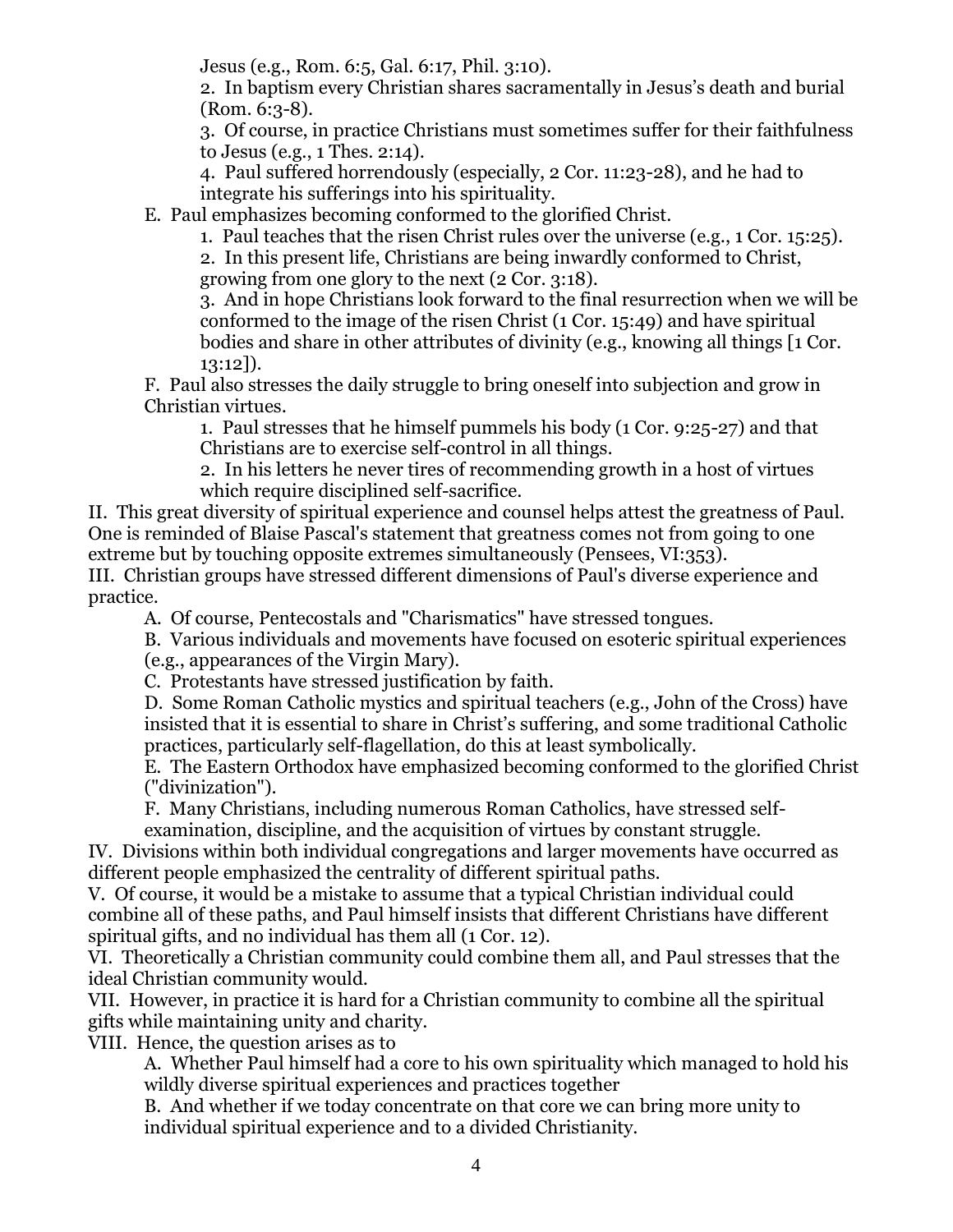IX. An outline of the coming series of conferences.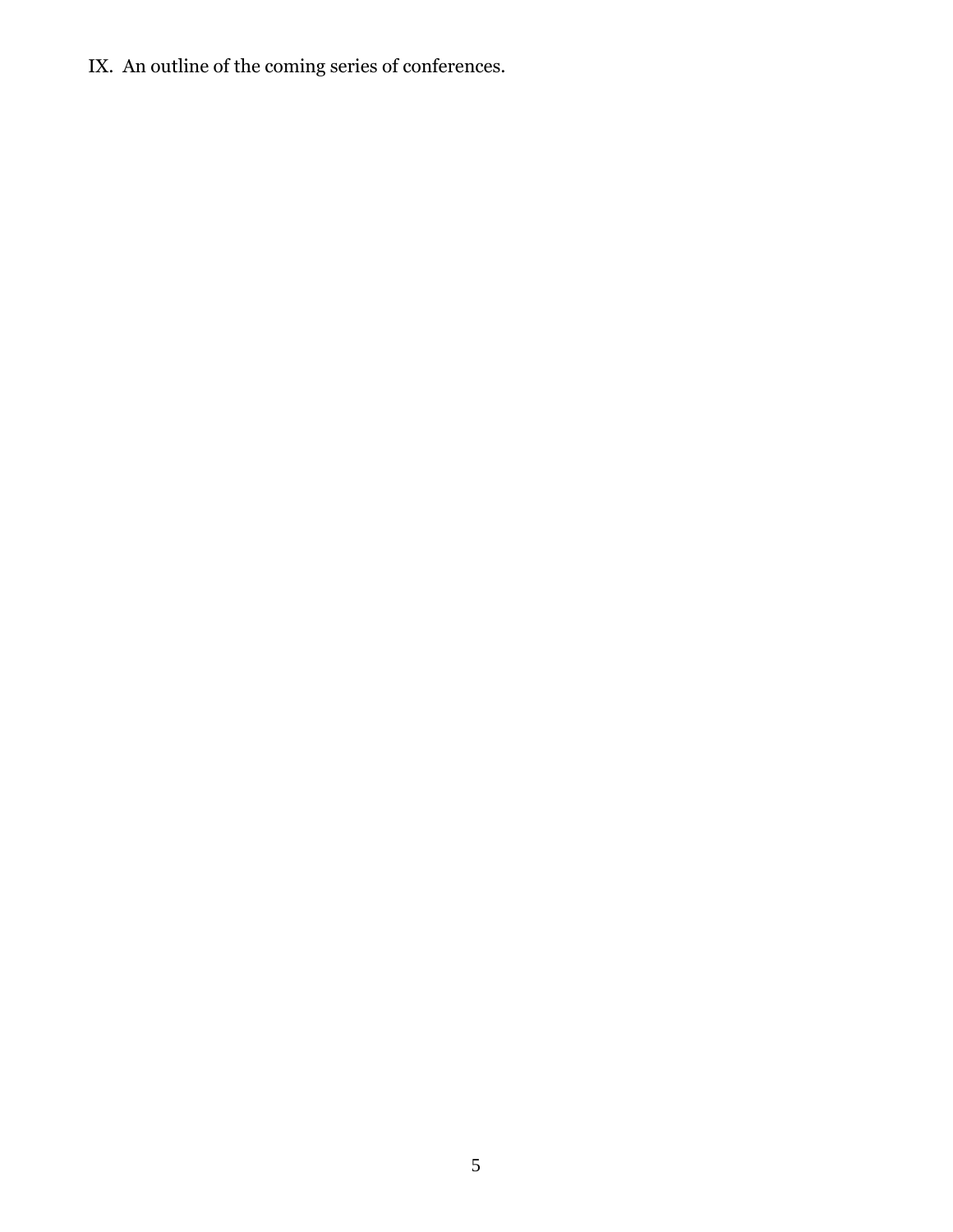### **Conference 1: A Hypothesis on the core of Paul's Spirituality**

<span id="page-6-0"></span>I. A hypothesis: The core of Paul's spirituality is moving from being individually or collectively self-centered to being centered in God through Christ, and each of the emphases noted above contributes to the move.

II. Before we can test this hypothesis we must define what it is to be individually or collectively self-centered and what it is to be in God through Christ, and, in a series of conferences on Paul, we must especially ask how Paul might define these terms. III. Let us begin with quotes from Paul's writings.

A. "I do not do the good which I want, but the evil which I do not want, this is what I do. If I do what I do not want, I do not do it but sin which dwells in me" (Rom. 7:19- 20).

B. "If you call yourself a Jew and feel secure in the [Mosaic] Law and boast in God . . ." (Rom. 2:17).

C. "Your body is a sanctuary of the Holy Spirit in you, whom you have from God, and you are not your own, for you were bought at a price. Glorify God in your body" (1 Cor. 6:19).

D. "I toiled, yet not I but the grace of God which was with me" (1 Cor. 15:10).

E. "The love of Christ impels us, since we have come to this judgment that one died for all; therefore, all died, and he died for all that those who live would no longer live for themselves, but for him who died for them and was raised" (2 Cor. 5:14-15).

F. "I no longer live, but Christ lives in me. What I now live in the flesh, I live by faith in the Son of God who loved me and handed himself over for me" (Gal. 2:20).

G. "I have suffered the loss of all things and consider them excrement that I may gain Christ and be found in him, not having my own righteousness . . . (Phil. 3:8-9).

IV. As these quotes suggest, for Paul the self ("I" "you") is the part of a person or group that can consciously attempt to be in control, and being self-centered is using that control to bring glory to this self.

A. It is clear from the first quote that Paul realizes that an individual human being consists of various parts or layers which can even be in conflict with each other. The "I" wants to do good, but the rest of the personality does not cooperate.

B. Nevertheless, contrary to Buddhist teaching, Paul does believe that there is an individual self, rather than only a chaos without a center.

C. The self is the part of us that is conscious, has explicit goals, and makes choices to realize them.

D. Being self-centered is the self trying to achieve goals for its own separate aggrandizement. Such separate aggrandizement necessarily undermines community. E. It is clear from the second quote that in groups the self is the dominant idea of what defines the group and determines which members most embody this identity. In Romans 2:17 a generic or collective Jew can boast because

1. This Jew has enormous confidence in the superiority of the Mosaic Law.

2. Adherence to the Mosaic Law is what makes someone Jewish.

F. Being self-centered as a group is making the preservation of the group's sense of self more important than the group actually serving God and the world.

V. Paul holds that when the individual or collective self attempts to achieve its own glory, the self fails falling into the control of sin.

A. For Paul sin is a superhuman power which produces death.

1. Sin is inspired by Satan and his assistants ("principalities and powers").

2. It began with Adam, and the effects of Adam's sin continue down through history (Rom. 5:12-21).

3. Sin always produces some sort of "death," whether spiritual, psychological,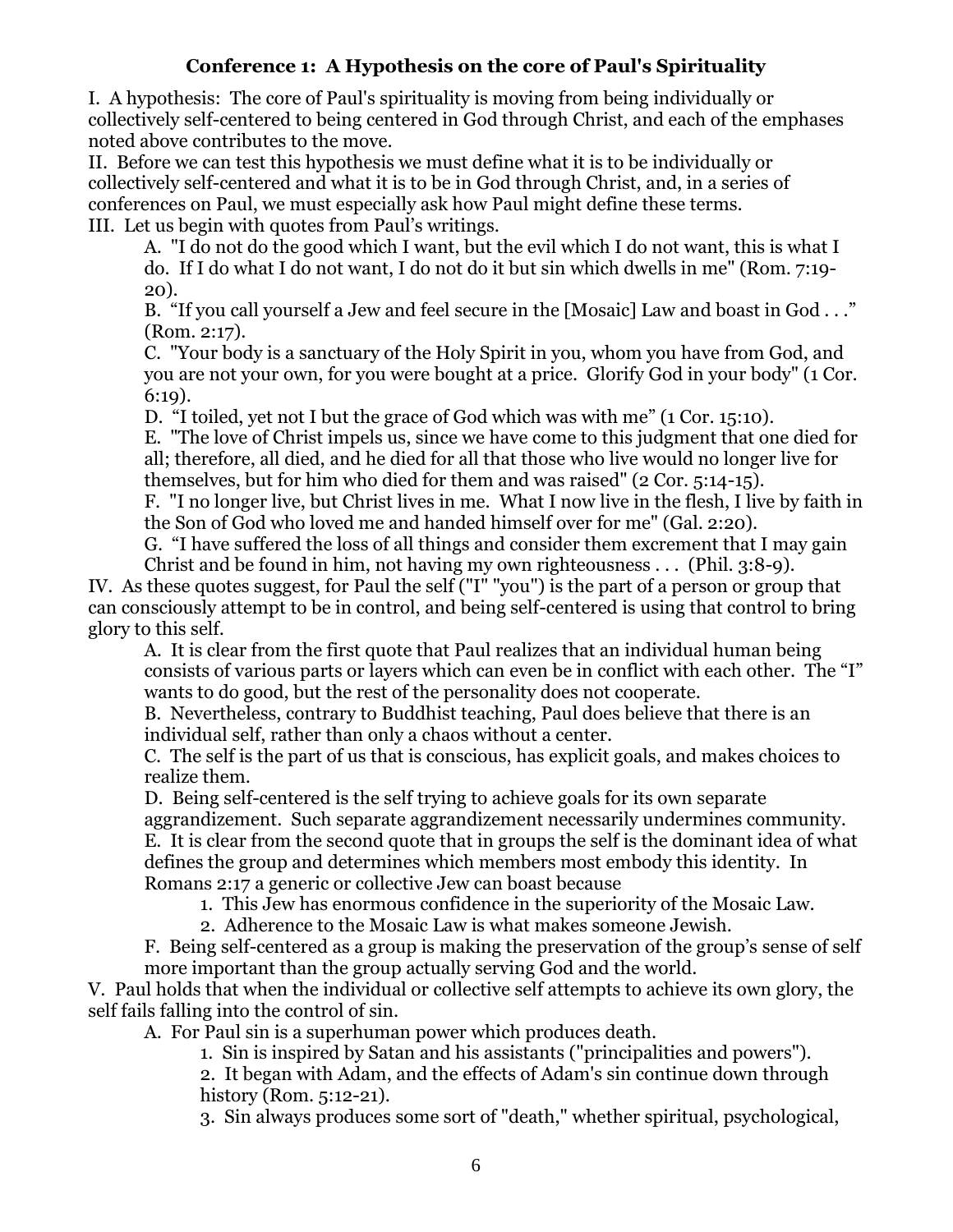physical, or eternal. "The wages of sin [i.e., the deserved and inevitable result] are death" (Rom. 6:23).

B. The individual or collective self cannot overcome the power of sin on its own.

C. Hence, the attempt to be self-centered (i.e., gain glory through self-effort) ends with becoming sin-centered.

1. Romans 7:19-20 stresses that the "I" does not do the good that it wishes but the evil that it does not.

2. In the verses after Romans 2:17 Paul stresses that the generic or collective Jew who lauds the Mosaic Law does not actually keep it, and this failure brings Judaism into disrepute. "God's name is slandered among the Gentiles because of you" (Rom. 2:24).

D. The attempt to be self-centered is itself a sin and a surrender to other sin.

E. Note that trying to gain control of oneself with the intention of then using that control to serve Christ is still self-centeredness and still liable to fail.

VI. By contrast, as the last five citations above make clear, being centered in God through Christ is choosing to invite Christ to control us and cooperating with his leading.

A. We must freely choose to invite Christ to control us. Even though Christ has purchased us, and we are his slaves, we must still choose to glorify him in our bodies (1 Cor. 6:19-20).

B. Even when Christ is in control, we still freely and actively cooperate. Even though Paul insists that he has died, he still must live by faith in Christ (2 Cor. 5:14, Gal. 2:20). C. Since for Paul the Church is the body of Christ,

1. Individuals cooperate with Christ in the context of the Christian community.

2. The Church as a whole must invite Christ to control it and must cooperate.

D. Of course, allowing Christ to control us means growing in love for God and love for all human beings.

1. Paul stresses that the whole law is fulfilled in the commandment to love our neighbor as ourselves (Rom. 13:9-10, Gal. 5:14), and Paul stresses that our neighbor even includes those who abuse us (Rom. 12:20-21).

2. Paul assumes that loving neighbor is an expression of love for God who created the neighbor, and when Christians love the neighbor, they make others glorify God. Cf. not keeping the Law makes the Gentiles slander God (Rom. 2:17-24).

3. Being centered in Christ leads to being centered in God, because Christ himself was centered in God (e.g., Phil. 2:6-8).

VII. When we have passed from being self-centered to being centered in God through Christ, Paul says

A. We go through a psychological/spiritual transition which feels like a death and resurrection.

B. We are (increasingly) able to achieve God's goals.

C. We become conformed to the crucified and risen Christ as we share in his earthly suffering and share in his glorious triumph.

1. In this present life we share in the sufferings of Christ.

2. At the same time we share in the new life of the risen Christ.

3. And we look forward in hope to being fully conformed to the glorious risen Christ at our resurrection.

D. We also become conformed to Christ through sharing in the Spirit which was in him.

1. For Paul the Holy Spirit is both

a. The mind of God which allows our minds to think in a more virtuous way (1 Cor. 2:10-16).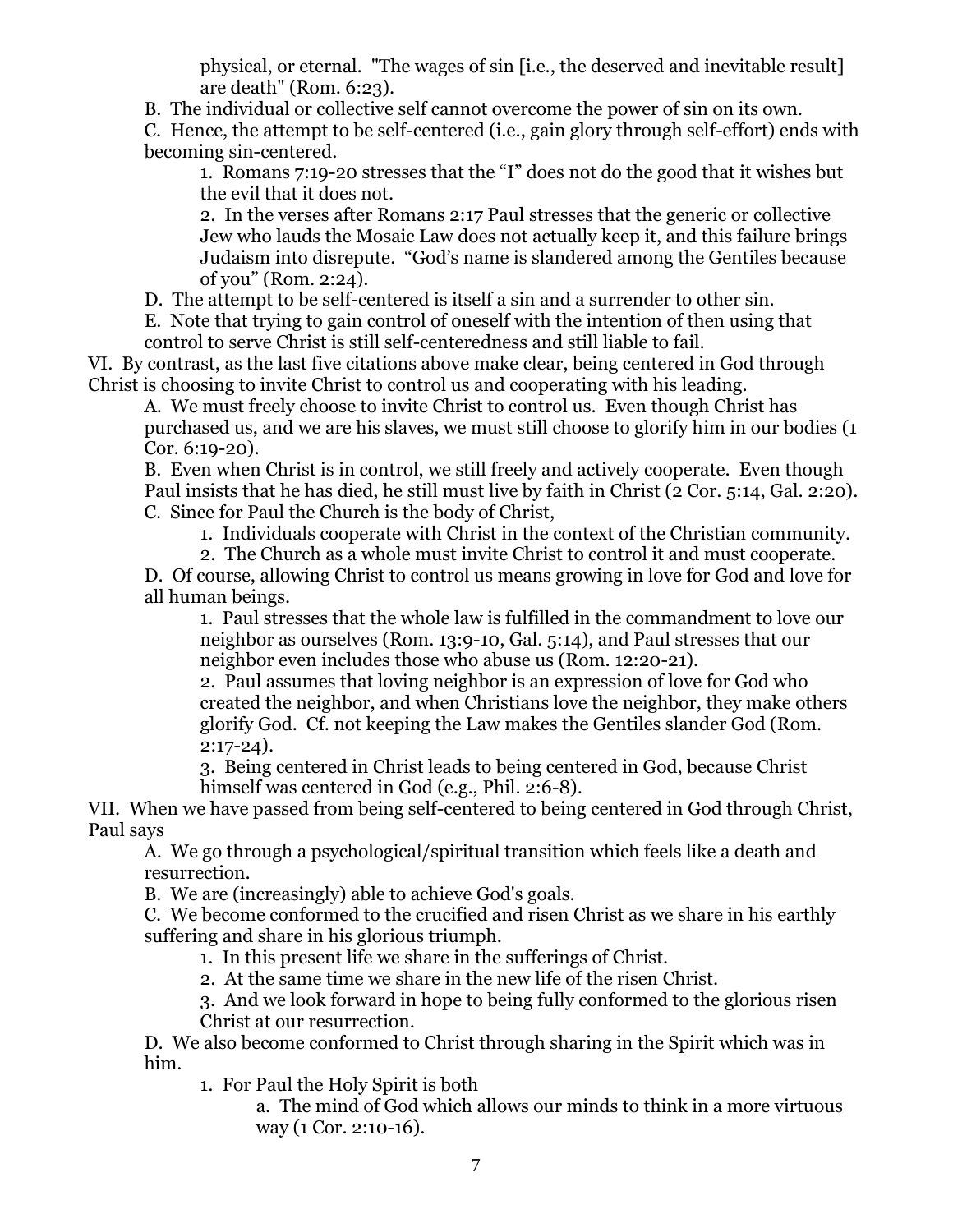- b. A power that even can work miracles (1 Cor. 12:10).
- c. The Spirit which empowered and inspired Jesus.
- d. The risen Christ who is a life-giving Spirit and gives this Spirit to those who believe (1 Cor. 15:45).
- 2. Without having the Spirit, one cannot be a Christian (Rom. 8:9).
- 3. The Spirit leads us to serve Christ and become more like him.
- E. Finally, we become Christ sacramentally through baptism and the Eucharist.
	- 1. In baptism we die with Christ and rise to new life with him (Rom. 6:3-4).

2. Paul insists that the elements of the Eucharist are the body of Christ (1 Cor.

11:24), and the Church is the body of Christ (1 Cor. 12:27).

3. The Church becomes the body of Christ (i.e., the place where Christ lives and acts in this world) through the Eucharist (1 Cor. 10:16-17).

4. Here the body of Christ includes both the individual members of the Church and the Church as a whole.

VIII. It is also important to remember that for Paul the "really real" is the eschatological, and therefore, our real selves whether individually or collectively are not who we presently happen to be but who we are becoming by how we respond to God's call.

A. If we are choosing to allow God to make us a new creation, we are becoming Christ. Note that at the resurrection we will be fully conformed to the glorious risen Christ (1 Cor. 15:48-49).

B. If we reject God's invitation, we are destined for eternal destruction.

C. Hence, Paul can write that as a missionary he is the "fragrance from death to death," i.e., from spiritual death in this life to eternal death in the next" to those who reject his message and the "fragrance from life to life" for those who accept it (2 Cor.2:14-16).

IX. Appendix: Paul and the modern problem of self-acceptance.

A. In the contemporary United States we seem unable to accept ourselves.

1. We are constantly reminding each other of the need to accept ourselves and love ourselves.

2. The constant reminder suggests that we are not succeeding.

B. This need for more self-acceptance reflects the sociological facts that as a whole our society

1. Has lost touch with true community. We are isolated individuals. Note that if we had deep community, we would look to the community for love and acceptance.

2. Has lost touch with God. If we were focused on God, we would depend on him for love and acceptance. We would love ourselves for God's sake (St. Bernard of Clairvaux).

3. Is primarily focused on satisfaction in the present rather than focusing on the long term, especially, life after death. If we were focused on the long term, we would accept ourselves not for who we presently happen to be but for who we are choosing to become.

4. Refuses to face the reality of serious sin. If we acknowledged the reality of sin, we would realize that trying to "accept" ourselves fully as we presently are is hopeless. "You do not suffer from an inferiority complex; you are inferior."

C. Perhaps needless to say, Paul's theology which focuses on God, Christian community, and who we are becoming rather than who we presently are would see selfacceptance as a product of God's love given to us through Christian community and transforming us into the likeness of Christ.

X. An outline of the future conferences

A. We will begin with a session on Paul's own life and spiritual struggle, and the thesis will be that Paul himself moved from self-centeredness to being centered in God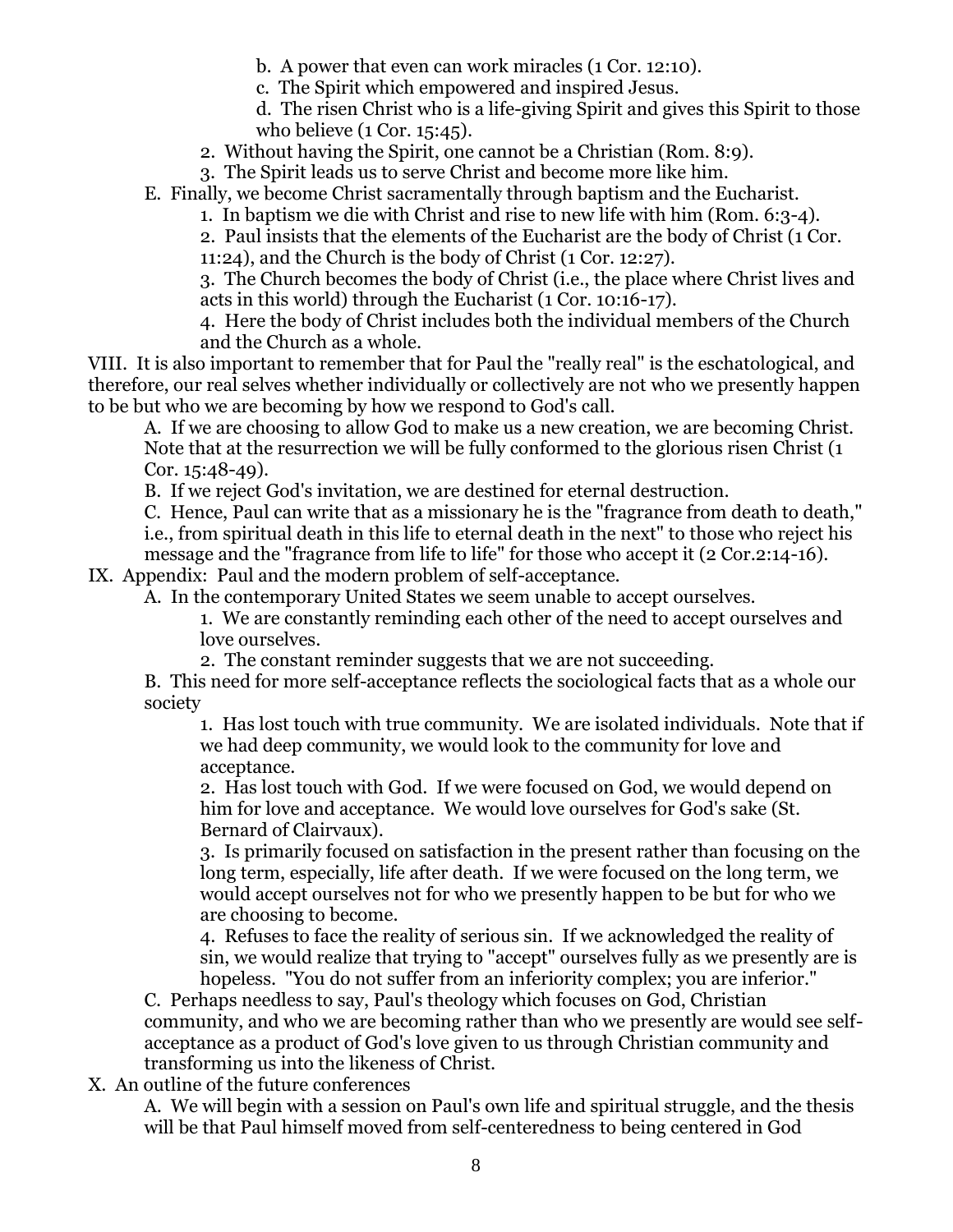through Christ.

B. Then we will examine each of the dimensions of Paul's diverse spirituality listed in the preface and see how Paul integrated it into becoming centered in God through Christ.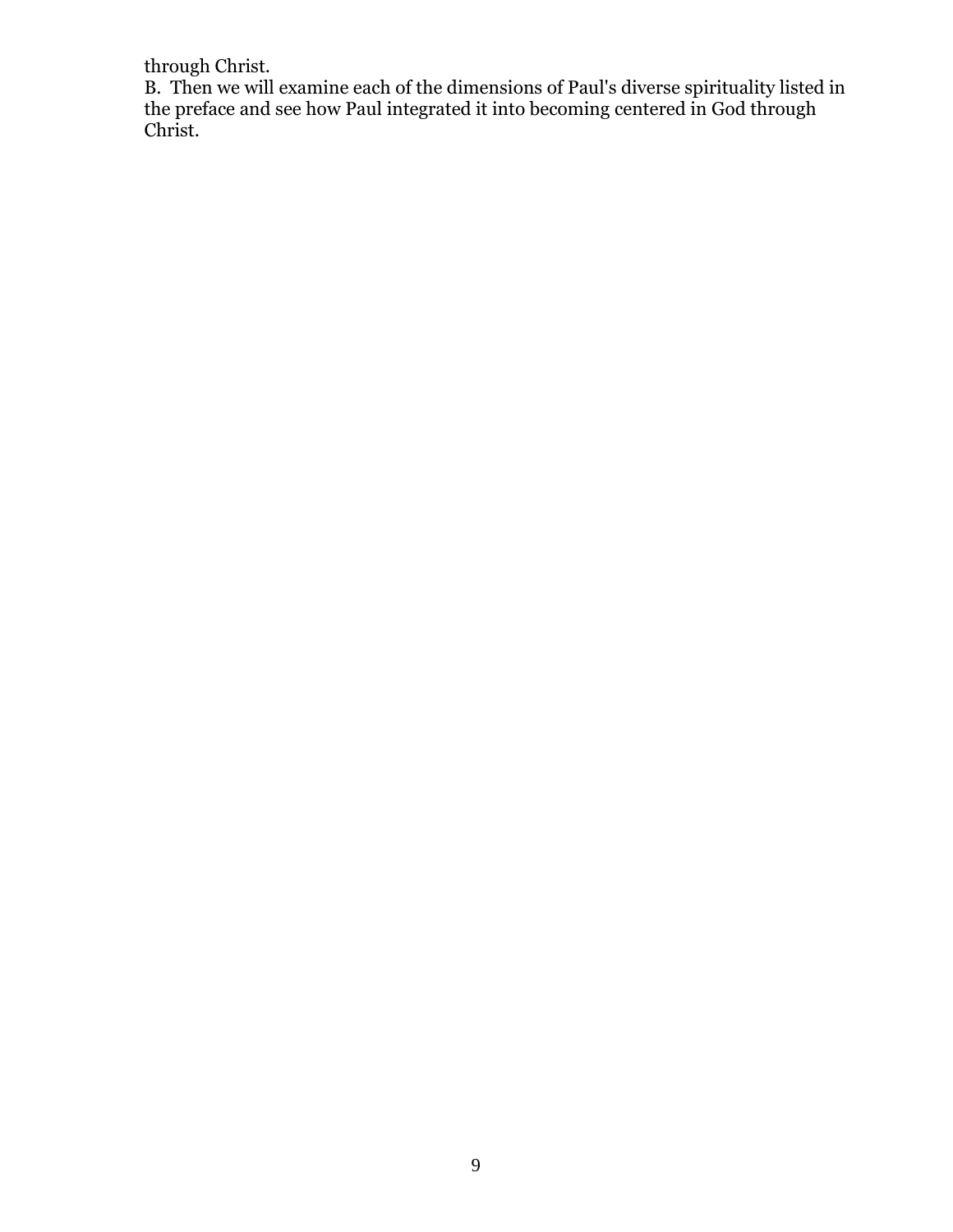## <span id="page-10-0"></span>**Conference 2: Paul's Own Spiritual Pilgrimage and How It Led to Becoming Centered in God through Christ**

"If you want to know how the preacher is sinning, listen to what he's preaching against"  $-a$ proverb.

"I am not fit to be called an apostle, because I persecuted the Church of God, but by the grace of God I am what I am" (1 Cor. 15:9-10).

I. Our knowledge of Paul's inner life is limited.

A. Our only primary source for Paul's spirituality is his authentic letters (at least, Romans, 1 & 2 Corinthians, Galatians, Philippians, 1 Thessalonians, Philemon). We cannot know how well informed Luke is when in the Acts of the Apostles he describes Paul's inner experiences or how well letters written in Paul's name by his students reflect Paul's own spirituality. Note: In these conferences I rely on the undisputed letters.

B. The goal of Paul's letters is to deal with specific problems in Paul's congregations rather than reveal insights into Paul's own spirituality.

II. Nevertheless, a characteristic of Paul that seems especially prominent in his psychology and theology is his pride and struggle against it.

A. Paul struggled against personal and ethnic pride.

1. Paul was personally proud.

a. In his letters he dwells on his own virtues and achievements (e.g., 1 Thes. 2:1-12). And even if we acknowledge that he was defending himself against critics and using his own life as an illustration of the Christian life, it is hard to deny that Paul comes across as proud. Indeed, at one point Paul even admits in response to his critics that he boasts too much (2 Cor. 10:8).

b. Paul was also proud of his ethnic heritage as a Jew.

1). Before his conversion, Paul was a Pharisee, and even as a Christian he boasts that he was an exemplary Pharisee (Gal. 1:14, Phil. 3:6).

2). Although Pharisees could be individually humble, they surely were proud of their Jewish heritage, especially of the Mosaic Law and of their careful elaboration of it. In Romans 2:17-20 Paul has an imaginary Jew boast of his superiority because of the Law. 3). Even in his Christian letters Paul celebrates the glories of the Church's Jewish heritage, including the Jewishness of Jesus (especially, Romans 9:1-5).

B. In his theology Paul makes pride the primordial sin and constantly warns against it.

1. In keeping with the story of the fall in Genesis 1-3 Paul sees the failure to praise and thank God as the sin which led to other sins and corrupted all of subsequent history (Rom. 1:21).

2. Paul suggests that Jewish pride was the primary reason that most Jews could not yet accept salvation through Jesus. The Jews were trying to establish their own righteousness (Rom. 10:1-3). One suspects that Paul is here partly drawing on his own experience before becoming a Christian.

3. Paul insists that the reason why people must be saved by trusting (faith) in God's grace is that otherwise people would boast (Rom. 3:27).

4. Paul stresses that Jesus humbled himself by becoming incarnate and accepting crucifixion (Phil. 2:6-8, 2 Cor. 9:8-9).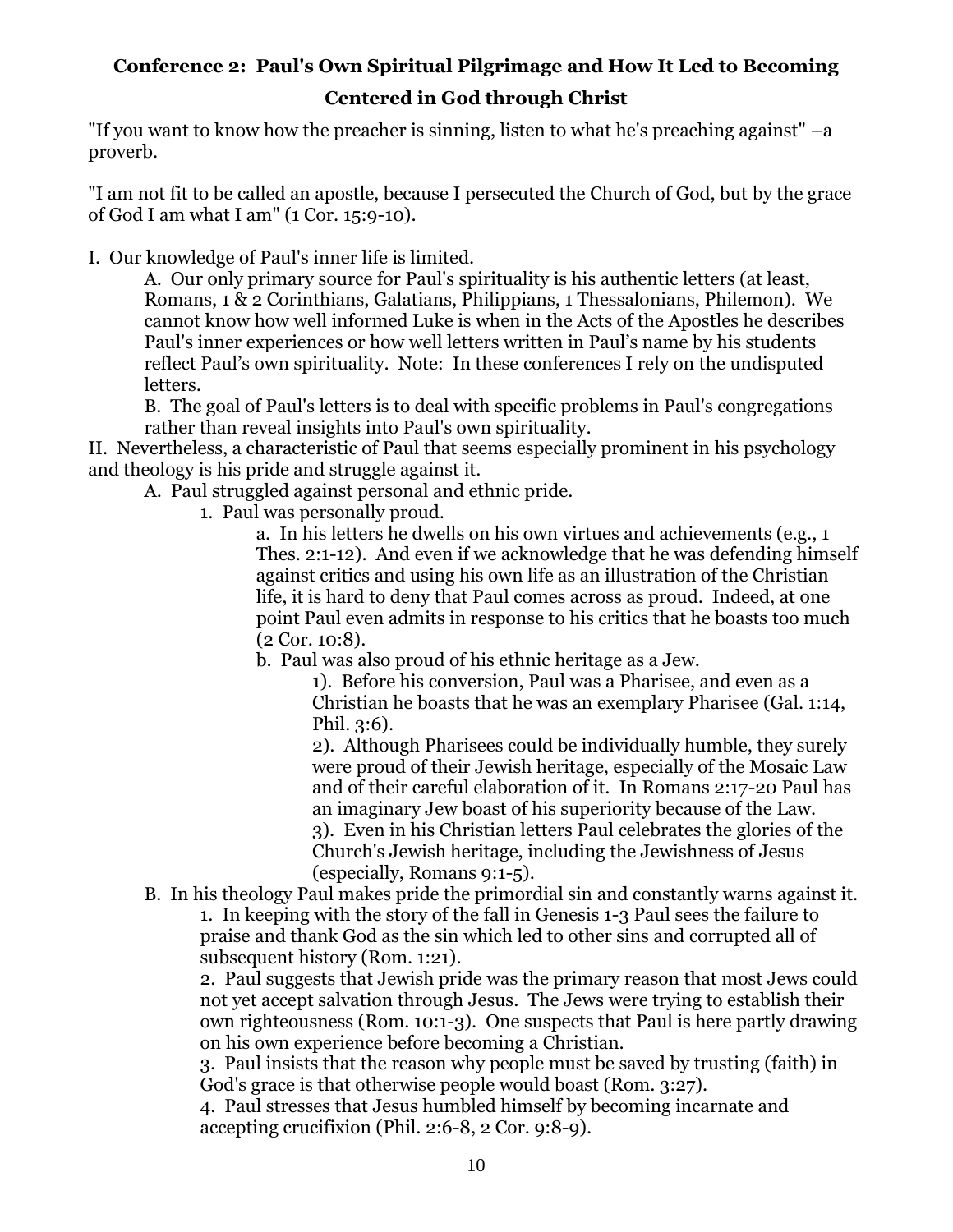5. And in imitation of Jesus Paul insists that he humbled himself and urges his readers to be humble also (Phil. 3:4-16).

C. Consequently, it seems clear that both before and after his conversion Paul was proud, and, although he continued to be proud throughout his life, he realized as a Christian that his pride was a major problem and he struggled against it and warned others to do the same.

III. As a Christian Paul also reflected deeply and frequently on how he could formerly have persecuted Christianity, and how as a persecutor of the Church he could nevertheless have been saved.

A. He mentions his dark past in several of his letters (1 Cor. 15:9-10, Gal. 1:13-14, Phil.  $3:5-6$ ).

B. Presumably, Paul's many critics made an issue of the inconsistency of Paul's life as a Pharisee and his life as a Christian.

C. Consequently, Paul constantly had to reflect on his strange life and defend it. IV. It was probably Paul's ethnic and personal pride which made him persecute the Church.

A. As a Pharisee Paul's pride had been in the Mosaic Law, both in its greatness and in his own keeping of it.

B. The part of the early church which Paul persecuted did not feel that keeping the Mosaic Law was important. Note that

1. Paul seems not to have persecuted the conservative wing of the early Christian movement which continued to observe the Mosaic Law.

2. Instead, he persecuted the more radical wing which rejected the continuing validity of the Mosaic Law.

a. In the Acts of the Apostles we first meet Paul at the stoning of Stephen, and the charge was that Stephen was speaking against the Mosaic Law (Acts 6:7, 13-14).

b. Acts tells us that Stephen's associates fled from Jerusalem (8:1), and some of them began to make Gentile converts (11:19-21) without asking them to adopt the cultural demands of the Mosaic Law.

c. Paul was converted at Damascus, and apparently he was persecuting this more liberal movement in the Church which disregarded the Mosaic Law and had fled from Israel.

V. Paul believed that, in response to his pride, God out of sheer grace intervened in his life as part of a divine plan to save the entire world through Jesus rather than through the Mosaic Law.

A. The risen Christ appeared to Paul (e.g., 1 Cor. 15:8-10).

B. And Christ gave him the Holy Spirit and a commission to preach a law-free gospel to the Gentiles (Gal. 1:15).

C. Paul realized that he had to give up his attachment to personal and ethnic pride. In the letter to the Philippians Paul says that he now considers his pre-Christian achievements as a Pharisee to be excrement because of the great worth of knowing Christ (Phil. 3:4-8).

D. Through baptism and the Holy Spirit God made Paul part of a new creation in which circumcision (the physical sign of being under the Mosaic Law!) was irrelevant (Gal. 6:14-15) and there is no distinction between Jew and Greek (Gal. 3:28). E. Paul no longer lives, Christ lives in him (Gal. 2:20).

F. Through Paul, Christ accomplishes amazing things, perhaps, especially, his achievements in converting Gentiles. But Paul insists that he himself does not do these things, but "the grace of God that is with me" (1 Cor. 15:10).

VI. This salvation by grace humbled Paul, but apparently did not diminish Paul's need to boast.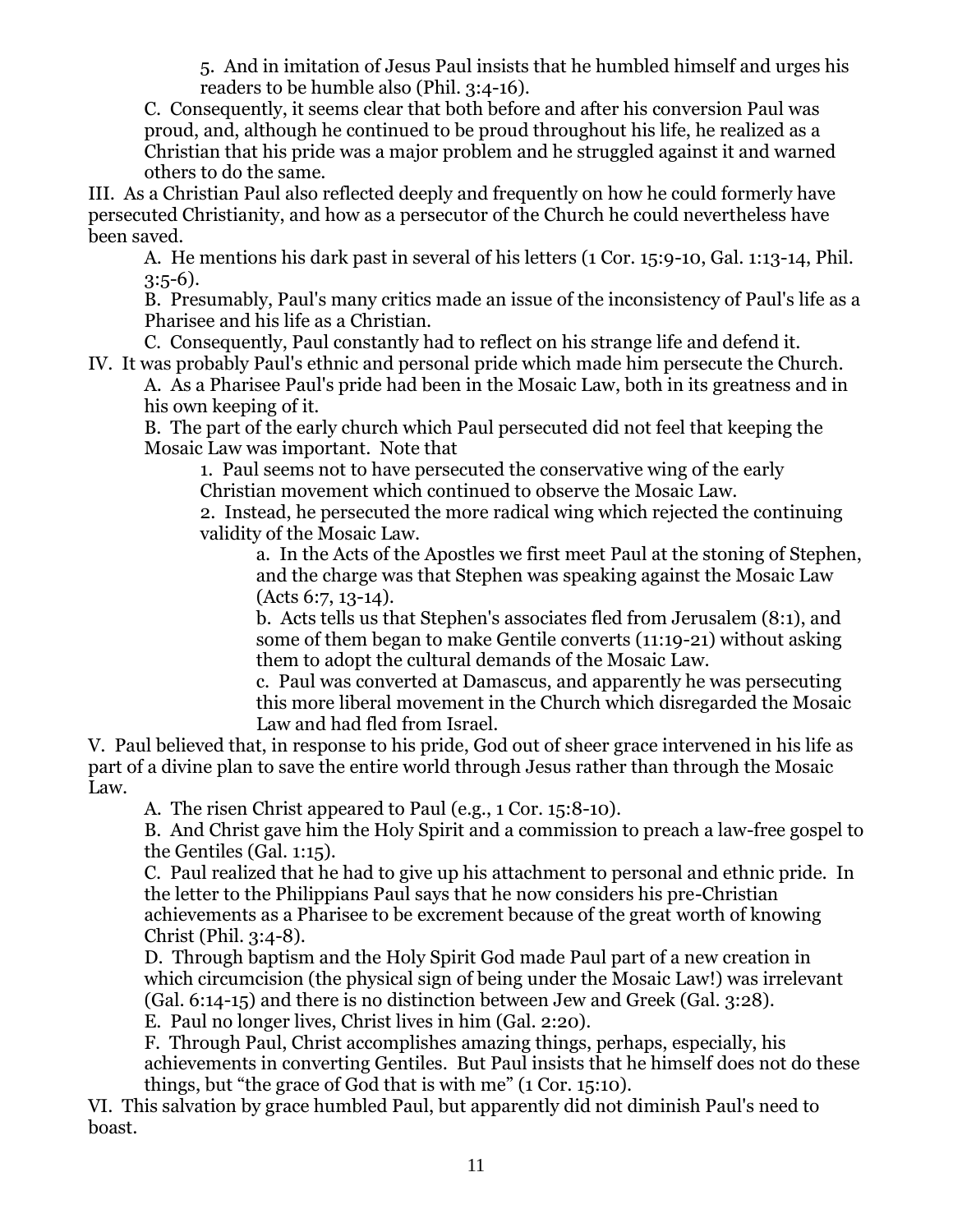VII. Consequently, Paul boasts in the Lord, and challenges his readers to do the same.

A. Even though he acknowledges that it is foolish to boast, he nevertheless does boast in response to the accusations of his critics, but he boasts in what God has done through him.

B. Paul acknowledges, even insists, that in and of himself he is nothing (e.g., 2 Cor. 12:11).

C. Paul says that whoever would boast must boast in the Lord (1 Cor. 1:31).

D. Apparently, then even the right kind of boasting (in the Lord! [2 Cor. 10:17]) can move one from self-centeredness to being centered in God through Christ.

VIII. Hence, Paul sees his own life as moving from self-centeredness to being centered in God through Christ.

IX. And he tells others that they must become centered in Christ and glorify God (e.g., Rom. 11:36).

X. Perhaps even more important, Paul insists that cultures must also move from being selfcentered to being centered in God through Christ. Indeed, Paul states that God has consigned both the Gentile and the Jewish cultures to sin, in order that they may rely on grace (Rom. 11:32).

XI. Appendix: I think that at the present time the United States needs to reflect on

A. The various sins which ethnic (especially, White) pride has led to

B. The realization that as a nation we must rely on grace rather than a one-sided view of our past.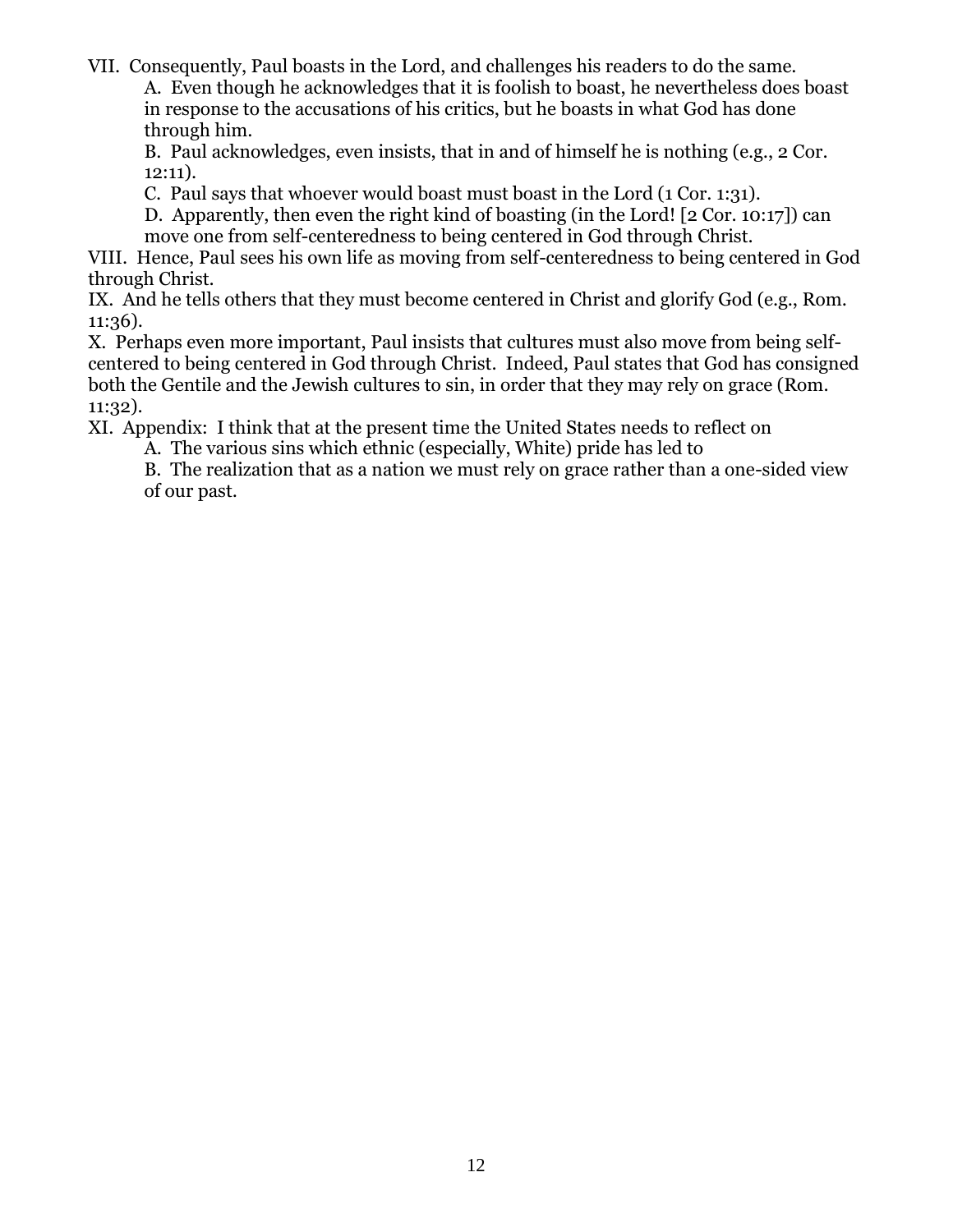### <span id="page-13-0"></span>**Conference 3: Spiritual Gifts and Esoteric Spiritual Experiences as Pathways to**

### **Becoming Centered in God through Christ**

Preface: In the next conferences we will look at various dimensions of Paul's spirituality, especially dimensions on which subsequent Christian groups have concentrated, and we will see that each of these dimensions can be subsumed under the larger framework of moving from self-centeredness to being centered in God through Christ.

I. Pentecostals and "Charismatics" have emphasized Paul's charismatic gifts and practices and his commendation of them.

II. Certainly, charismatic gifts were extremely important to Paul's spirituality, both in his own personal spiritual life and in the spiritual life that he recommended to his churches.

A. In 1 Corinthians Paul boasts that he speaks in tongues more than all his readers  $(14:18).$ 

B. Presumably, since tongues were so central to Paul's own practice, he introduced them to the Corinthians.

C. Even in 1 Corinthians where Paul tries to limit speaking in tongues, he still stresses the importance of tongues.

1. In response to abuses (see below), Paul limits public speaking in tongues, but he does not eliminate them from the liturgy (1 Cor. 14:27).

2. He commends tongues to private prayer (1 Cor. 14:28).

3. He insists that just as every part of human anatomy is essential to the well being of the whole body, so every spiritual gift is essential to the well being of the whole Church.

4. Paul even (rhetorically?) writes, "I want you all to speak in tongues" (1 Cor.  $14:5$ ).

III. A major problem with the practice of tongues in Corinth was that the gift was helping make its possessors proud and self-centered.

A. The Corinthians seem to have thought that they had obtained total spiritual maturity. In 1 Corinthians 4:8-13 Paul mocks their pretensions and contrasts them with the struggles that the apostles have.

B. In their vast spiritual self-confidence the Corinthians believed that they were totally free.

1. They felt free from any temptation. For example, some Corinthians apparently felt free to engage in the worship of idols, and Paul has to warn them against this (10:14).

2. They also felt free from following any regulations. One of their mottoes was, "All things are lawful" (6:12, 10:23), a saying that Paul repeatedly quotes and qualifies.

3. It is tempting to make a comparison between the attitudes of the Corinthians and the attitudes of some sophisticated people in contemporary California!

C. Tongues were contributing to this self-confidence and apparently causing division in the church.

1. Excursus: What "tongues" actually are and when they are a genuine spiritual gift.

a. Tongues in linguistic fact are random sounds.

b. Everyone begins life speaking in tongues.

c. Then children learn that some sounds (i.e., words) have an accepted meaning, whereas others do not.

d. Under pressure from adults ("say what you mean"), children stop using random sounds.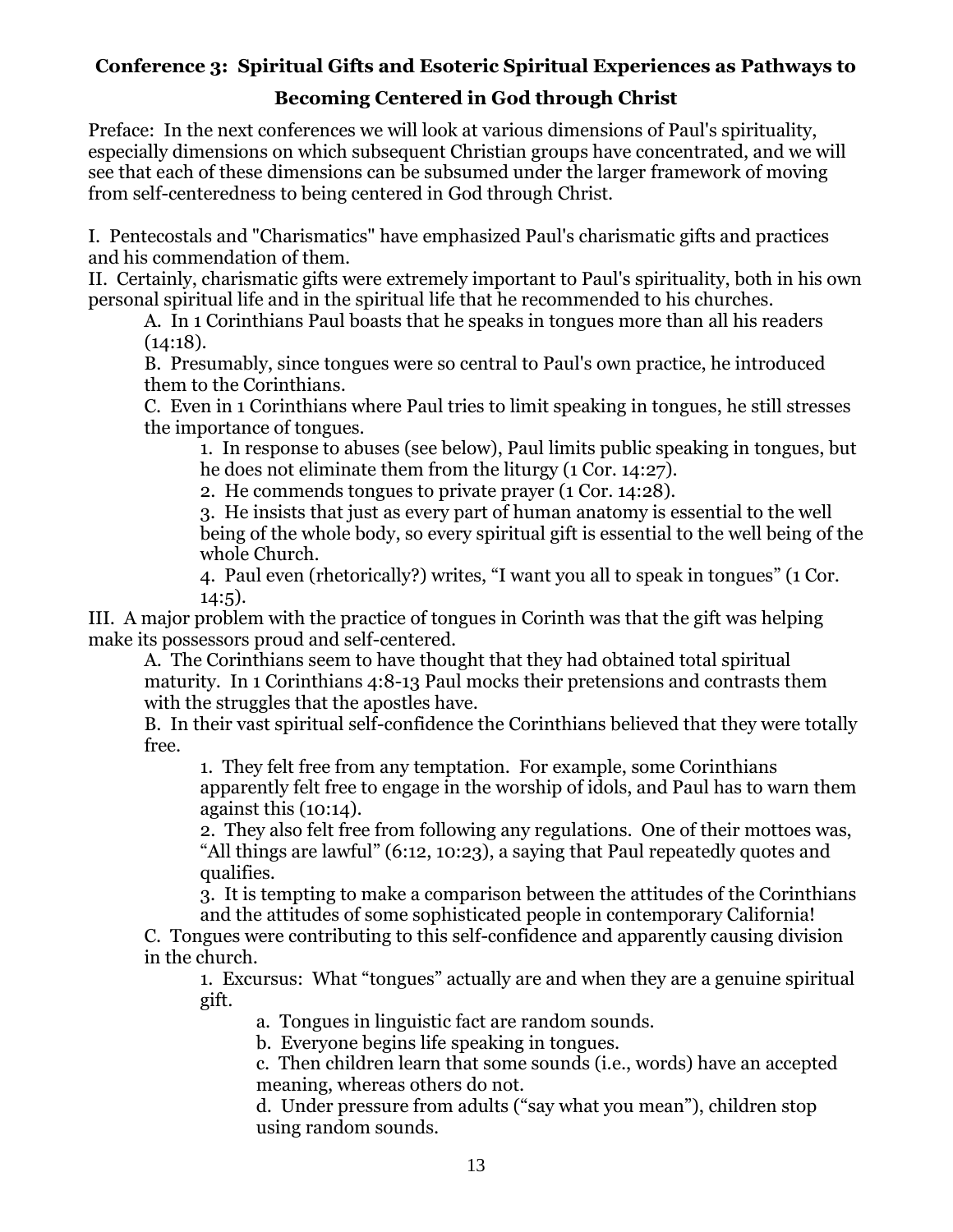e. Tongues are a "genuine" spiritual gift when they prayerfully express an emotion (e.g., joy) to God. Tongues are especially powerful because

1). They express emotion directly without having to explain the emotions in words.

2). They allow people to be childlike (uninhibited and unselfconscious) in the presence of God.

3). Of course, sharing emotion directly with God and being childlike in God's presence center us in God.

2. The Corinthians who spoke in tongues apparently felt that they were speaking the language of God ("the tongues of angels" [1 Cor. 13:1]).

3. Those who had the gift of tongues apparently also thought that tongues were the primary sign that one had the Holy Spirit. Note Acts 2 where the coming of the Spirit is primarily attested by tongues.

4. Hence, those who had the gift of tongues regarded Christians who did not speak in tongues as inferior. Here we have an illustration of group pride.

5. In his reply Paul stresses that there are many spiritual gifts and they all come from the Holy Spirit (1 Cor. 12:4-11).

IV. Paul ranks the gifts on the basis of their contribution to the common good of the Christian community.

A. The primary purpose of gifts is to promote the common good.

B. Preaching is a greater gift than uninterpreted tongues (1 Cor. 14:5) because preaching contributes more to the common good.

1. Only the speaker, not the hearers, benefits from uninterpreted tongues, whereas preaching benefits everyone. Note: Interpreting tongues is identifying the cause of the emotion which the tongues express (Donald Gelpi) and is analogous to interpreting weeping and laughing.

2. Preaching can favorably impress uninformed visitors, whereas tongues will make them dismiss Christianity as madness (1 Cor. 14:23-25).

C. Love is the greatest gift since without love, other gifts can harm. Using gifts unlovingly is destructive.

1. Paul stresses that without love all other gifts are useless (1 Cor. 13:1-3).

2. Although Paul does not explicitly state this, a clear implication is that without love and concern for the common good, gifts will be used to exalt the person or clique that has them.

3. The result will be greater self-centeredness and communal division.

V. An exegetical problem in 1 Corinthians 13 is how Paul can claim that faith, hope, and love abide.

A. Paul stresses that one reason that faith, hope, and love are greater gifts is these endure forever, whereas tongues, prophecy, and knowledge do not.

B. Yet, it is clear that faith and hope do not last into the consummation, as Paul clearly states elsewhere.

1. Paul says in this age we walk by faith, not by sight (2 Cor. 5:7), but in the coming age we will know (1 Cor. 13:12).

2. Paul also says that hope for what is seen is not hope (Rom. 8:24). Once all things have reached fulfillment, there will be nothing left to hope for.

VI. The only way that I can make sense of Paul's claim that faith, hope, and love abide, whereas other gifts do not, is that in this present life faith, hope, and love allow us to grasp God more fully, and, therefore, bring us closest to the consummation when we will possess and be possessed by God completely.

A. Trust (faith) allows us to accept a reality which we do not yet fully understand. Note that the Greek word *pistis* which we translate as "faith" primarily means trust rather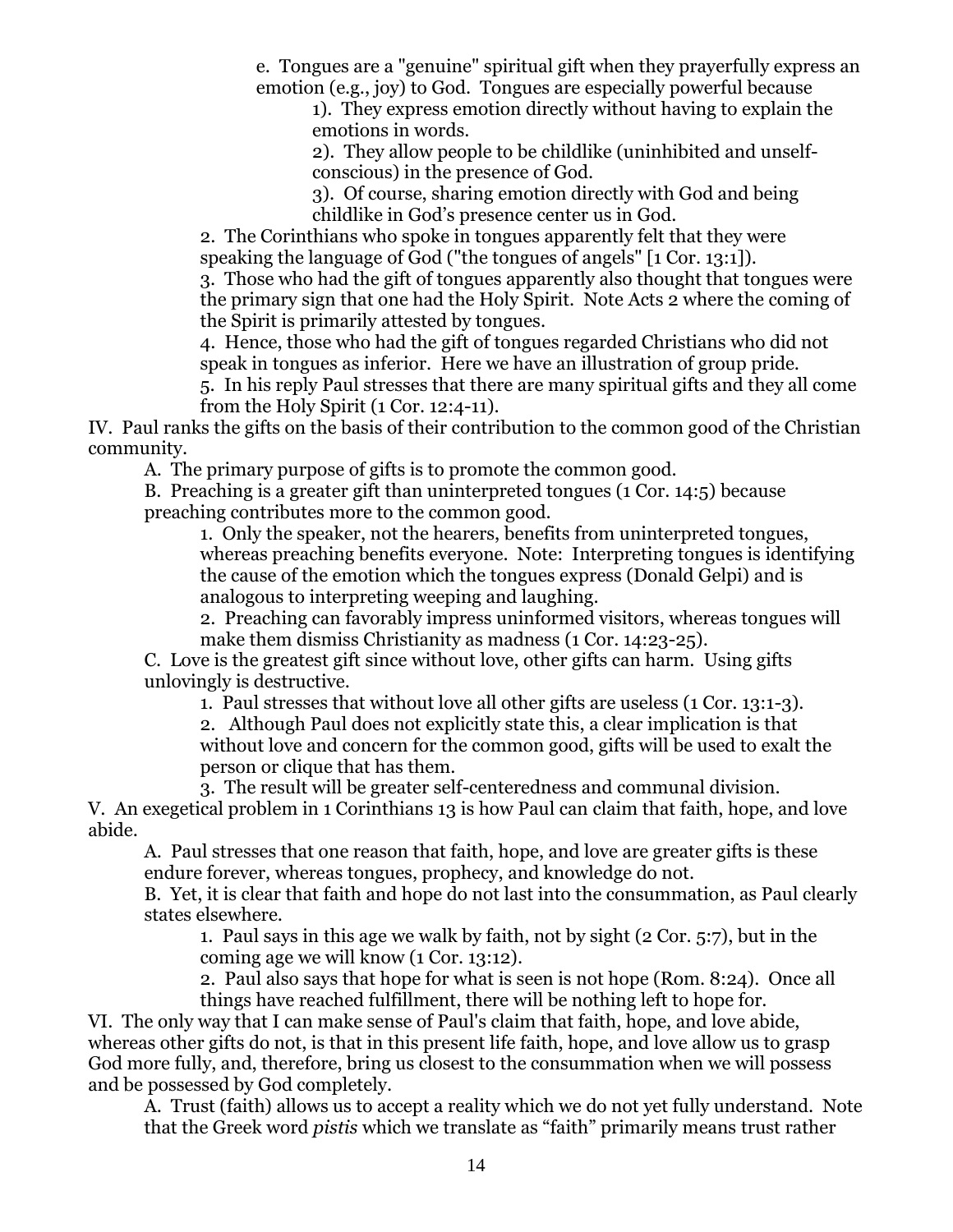than belief.

B. Hope allows us to look forward to a greater future (including a greater relationship with God) that we cannot yet conceive.

C. Love allows us to embrace a reality which surpasses what we can presently know. VII. For the purpose of these conferences, however, it is most significant that faith, hope, and love are those virtues that most take us away from self-centeredness and bring us to centeredness in God through Christ.

A. Faith, at least, in Paul's usage, is faith in God.

1. Paul would never say, as so many people today do, that we must believe in ourselves.

2. Instead, we must trust God.

3. Indeed, Paul would say that we can only believe in ourselves because God created us, redeemed us, stands by us, is making us a new creation, and ultimately will bring us to eternal glory.

4. Of course, for Paul we know God and come to God through Christ. B. Similarly, for Paul hope is hope for final salvation when God will be "all in all" (1 Cor. 15:28).

C. Finally, love almost by definition is what takes us out of self-centeredness and centers us in others, including

1. In the Christian community which for Paul is the body of Christ.

2. In Jesus, since he is the illustration of ideal love and self-sacrifice and died for our salvation. Note that Paul's emphasis that loving one's neighbor fulfills the Law (Rom. 13:8-10) probably comes from Jesus (Matt. 22:34-40). 3. In God who is the source and the true center of all things.

VIII. Paul sees all charisms as

A. Gifts from God.

B. Enabled by new creation in the Spirit.

IX. Accordingly, all spiritual gifts properly understood inspire in us gratitude to God. X. In conclusion we can say that Paul's theology of spiritual gifts only makes sense as a subset of a larger conviction that the Christian life is about moving away from self-centeredness to God-centeredness.

XI. Therefore, a proper understanding of charismatic gifts leads us away from selfcenteredness and toward becoming centered in God.

XII. Paul's treatment of his only esoteric spiritual experience that he describes also suggests that the Christian life is about moving from self-centeredness to God centeredness.

A. His only esoteric spiritual experience that Paul describes is being caught up to the third heaven (paradise) where he heard mysteries that cannot be repeated (2 Cor. 12:7- 10).

B. He insists that it would be possible to boast about a person who had such a dramatic spiritual experience.

C. It seems clear that Paul is speaking obliquely about himself.

1. In the larger context from 2 Corinthians Paul defends himself against the accusation that he is inferior to some other apostles whom he satirizes as the "super apostles."

2. Therefore, it would weaken his case if he is indeed describing someone else being caught up to the third heaven.

3. And Paul tells us that he is speaking as a fool.

4. And that it is foolish to boast.

5. Consequently, by talking about himself as if he were someone else, Paul can foolishly boast about the sort of esoteric experiences about which his opponents, "the super apostles," probably boasted.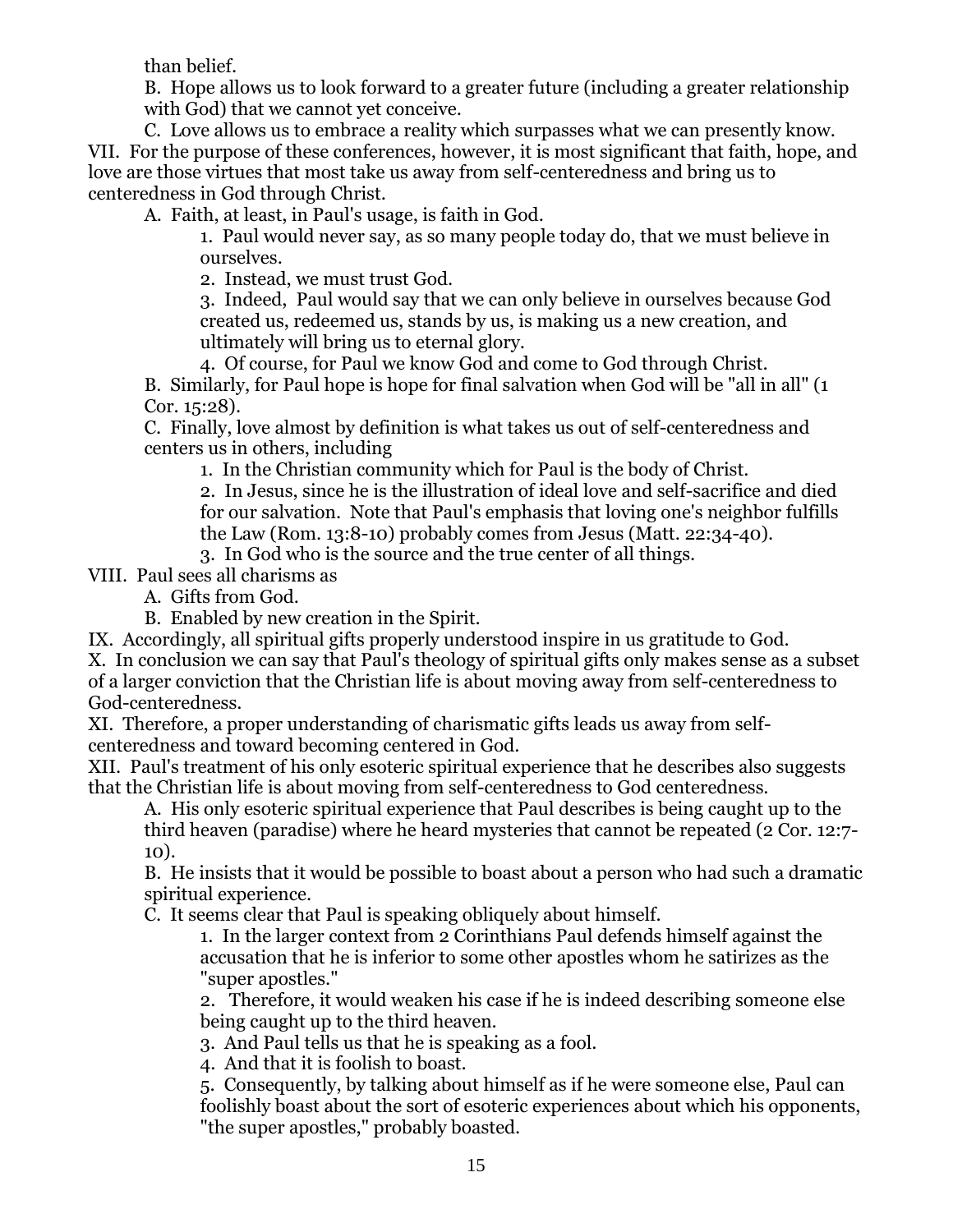D. However, from the perspective of these conferences, what is most informative is that Paul separates himself (that is, his ego) from the stupendous experience.

1. He does not claim the experience as something he possesses.

2. It is as if it happened to someone else, or, at least, to another aspect of Paul's personality that is not his ego.

3. He does not even know if he was in the body.

4. This tremendous experience did not happen when Paul was being selfcentered, and if Paul is faithful to what he experienced, he cannot use it to become self-centered.

E. Would it be going too far to say that for Paul an important test of whether an esoteric spiritual experience actually is from God (as opposed to being from ourselves or some other source, even a demonic one) is whether the experience makes the one who experienced it and those of us who hear about it more centered in God, especially, as revealed in Jesus? Note that much of what masquerades as "mysticism" "begins in mist, centers in I, and ends in schism" (Carl Gregg).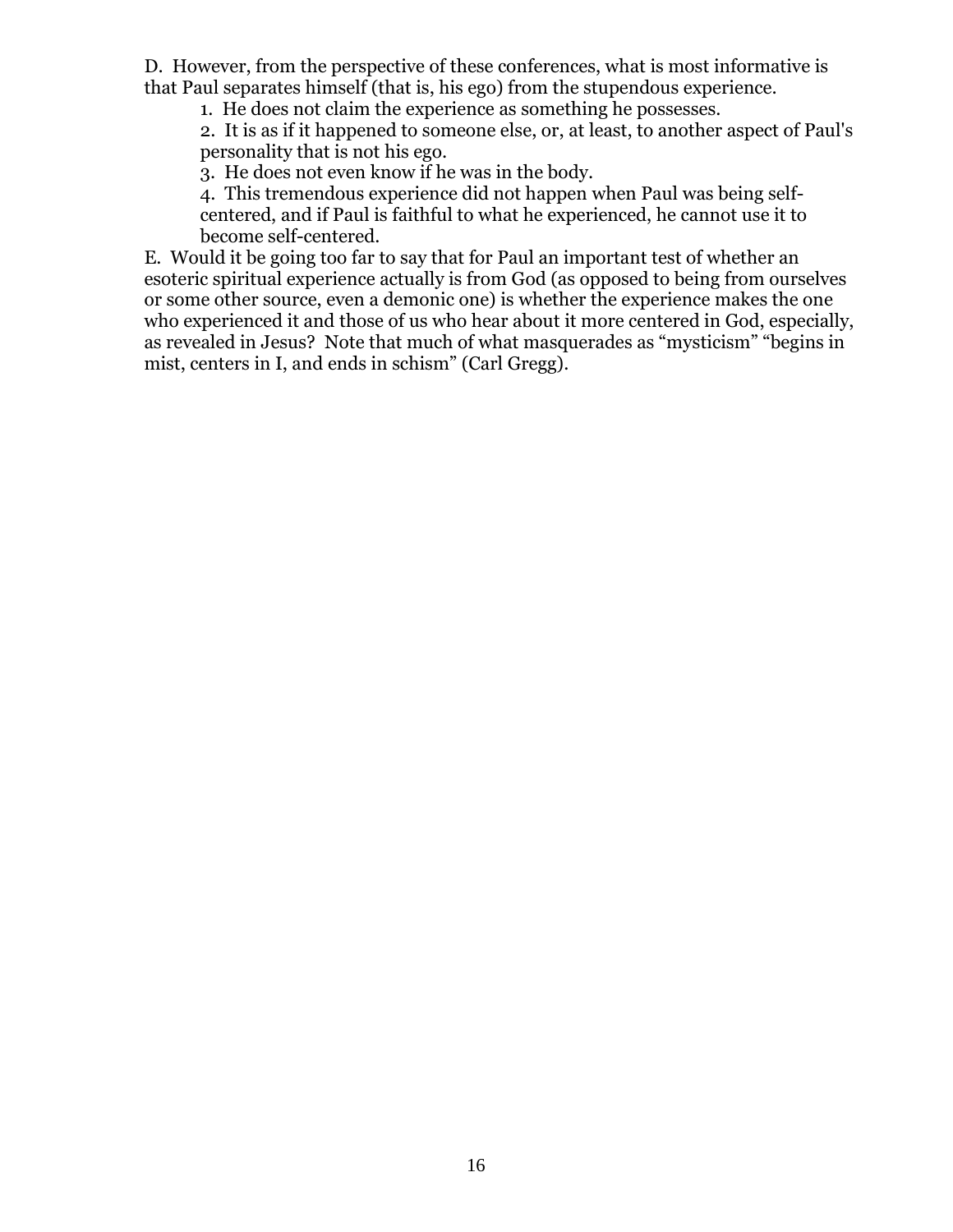## <span id="page-17-0"></span>**Conference 4: Justification by Faith in Paul's Letters as a Way of Becoming**

#### **Centered in God through Christ.**

I. Justification by faith is a major theme in several of Paul's undisputed letters, especially, Romans, Galatians, and Philippians.

II. Protestant theologians beginning with Martin Luther have claimed that justification by faith is central to Paul's life, faith, and thought and is even the core of authentic Christianity. III. I am not qualified to review the historical debates concerning justification by faith, including the efforts in recent decades to reconcile Catholic and Protestant perspectives. But I venture two general observations.

A. The centuries of debate were aggravated by group self-centeredness on both sides.

B. When the ecumenical movement greatly reduced this mutual self-centeredness, representatives of the Catholic Church and various Protestant denominations agreed on a statement concerning justification which resolved the major disagreements.

IV. I will present one modern, scholarly view of justification by faith in Paul's writings. V. As you would guess, I will argue that for Paul justification by faith is primarily a way of moving from self-centeredness to being centered in God through Christ.

VI. The meaning of "justification by faith."

A. Faith

1. Faith in Paul's writings is first of all a quality that God has. For Paul, as for the entire Bible, God is faithful.

2. This faithfulness inspires our "faith" in God.

3. Note: In my view here is the solution to the scholarly debate over whether "the faith of Christ" in Paul's writings is Christ's own faithfulness or our faith in Christ. The phrase evokes both. Because Christ has been faithful, we can have faith in him.

4. Christian faith is

a. A special kind of trust in God. Note that the Greek verb "to have faith" means to trust.

b. It includes elements of doctrinal assent, such as God will give to those who love him eternal life. Our trust is based on something!

c. Faith necessarily leads to obedience. Those who do not obey God do not trust him!

5. Note that for Paul faith is a gift from God, but, like other gifts, one that we must accept.

a. Faith comes from hearing the Christian message preached (Rom. 10:14-17).

b. Plus receiving the Holy Spirit.

c. Nevertheless, to benefit from the preaching and to receive the Spirit,

we must freely welcome God into our lives and follow his leading.

#### B. Justification

1. Clearly, justification involves righteousness (justice).

2. The more difficult issue is whether in Paul's writings it means "account as righteous" or "make righteous."

a. On the one hand, Paul clearly states that God out of his own goodness disregards our sins and "justifies" us (e.g., Rom. 4:6).

b. On the other hand, linguistically the verb ought to mean "make righteous," and Paul insists that in the end God will judge us on the basis of "works" (e.g., Rom. 2:6).

3. My own solution (building on the viewpoint of E.P. Sanders) is that justification in Paul is primarily a "transfer term." God disregards our sins by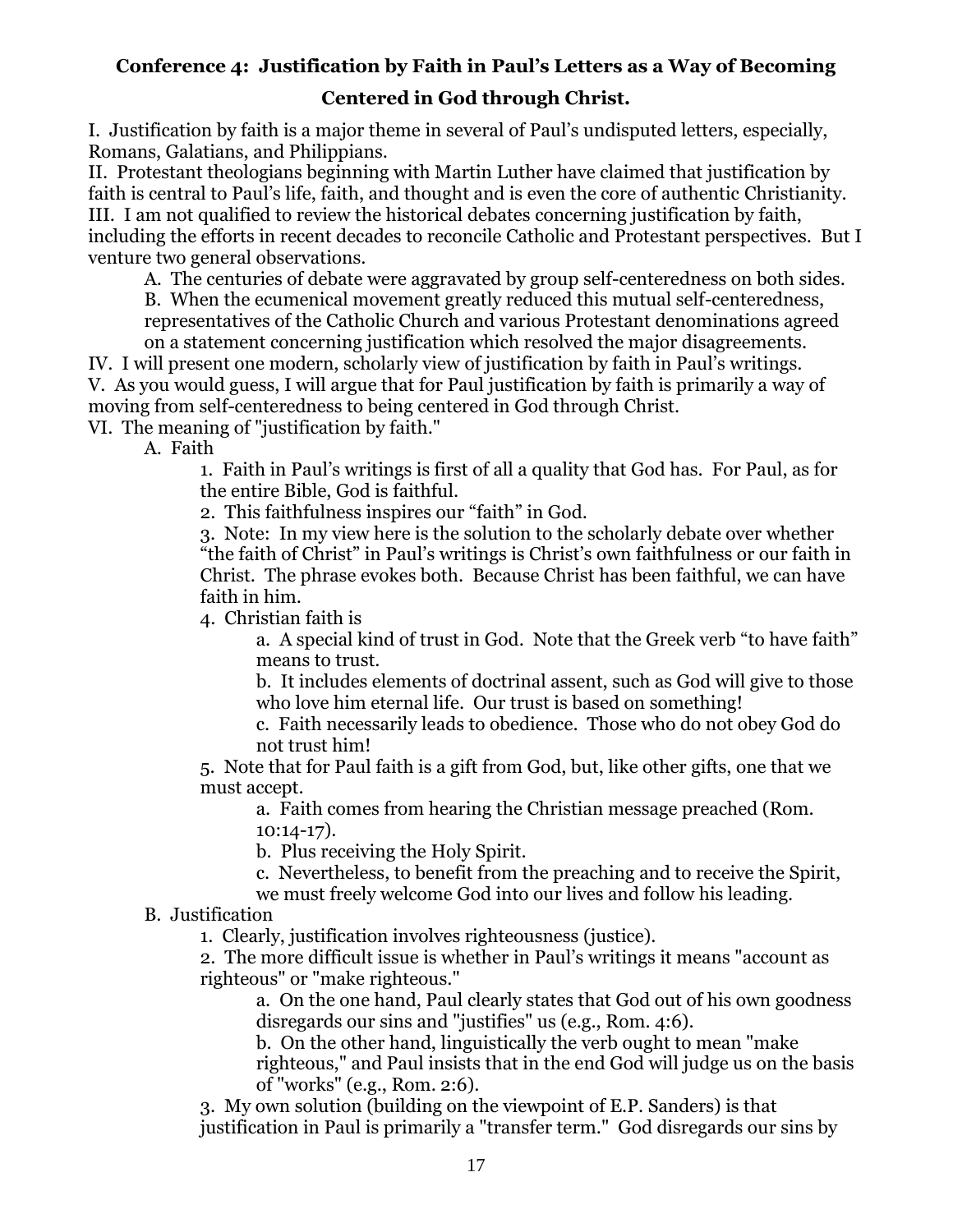inviting us into the fellowship of his Son at baptism, and through this fellowship we become righteous.

a. "Justification" is the beginning of the Christian life (cf. Rom. 5:1ff.). b. God invites us to be baptized, enter the Church, and receive the Holy Spirit despite our sins.

c. As a result, we die to our old selves and gain the power to live righteously.

d. At the last judgment, all Christians will be saved, but will have to suffer (temporarily) for whatever sins they committed (E.P. Sanders; cf. 1 Cor. 3:13-15). Paul does not give us a clear presentation of what happens to non-Christians but at least leaves open the possibility that they too can be saved (Rom. 2:14-16).

VII. The basis of Christian faith.

A. God's love for us, especially as shown on the cross. This love guarantees his faithfulness to us (Rom. 5:6-10).

B. God's promise of final deliverance from suffering and death. This promise is implicit in Jesus's resurrection. If we have shared in Christ's death, we will also share in his resurrection (Rom. 6:5). Note that the final deliverance which Paul awaits includes all of creation (Rom. 8:19-21). Paul believes that God will even redeem the ecology, and I think this vision has ethical implications. If God intends to redeem the natural world, then we as God's followers must treasure it.

C. The transforming presence of Christ's Spirit in our present lives. This presence persuades us that nothing will be able to separate us from Christ's love as we wait for final redemption (Rom. 8). Note that the life-giving presence of the Spirit is already the "down payment" 2 Cor. 1:22, 5:5) of our coming resurrection.

VIII. How justification by faith overcomes the bondage of law and sin.

A. Adam's sin led to sin and death for his descendants.

B. Law made sin more powerful by telling people what they must do and not giving them the power to do it. For more details, see the final conference.

C. Jesus's righteousness leads to righteousness and life for those who accept him. Through Jesus and the Spirit, righteousness is a power at work in history and delivers us from sin. Note that Jesus left the heavenly realm and entered the realm of history (e.g., Rom. 10:6). Hence, he (and only he) is not conditioned by Adam's sin.

D. The preaching of Christ's death and resurrection reveals God's unimaginable love and forgiveness for us despite our sinfulness.

E. When we say "yes" to this love and receive baptism, we become reconciled to God and centered in him, and his Spirit dwells in us. Note that much of this power comes from our being present in a Christian community.

F. Consequently, our proud self-centeredness, which is the ultimate source and basis of sin, disappears.

G. The indwelling power of God begins to transform us and make us act righteously. H. This new righteousness fulfills what the law demanded, especially as Jesus summarized that law in the commandment to love one's neighbor as oneself (Rom. 13:8-10, Gal. 5:13-14).

I. However, we cannot boast of this righteousness, because it depends on being centered in God and results from first accepting his undeserved goodness towards us when we were sinful. Paul acknowledges that if justification was possible through keeping the law by our own unaided efforts, we could boast (Rom. 4:2).

IX. I believe that Philippians makes an important contribution to the doctrine of justification by faith by especially emphasizing that our primary reward for faithfulness is God himself.

A. A problem with "salvation by works" is that we earn salvation and therefore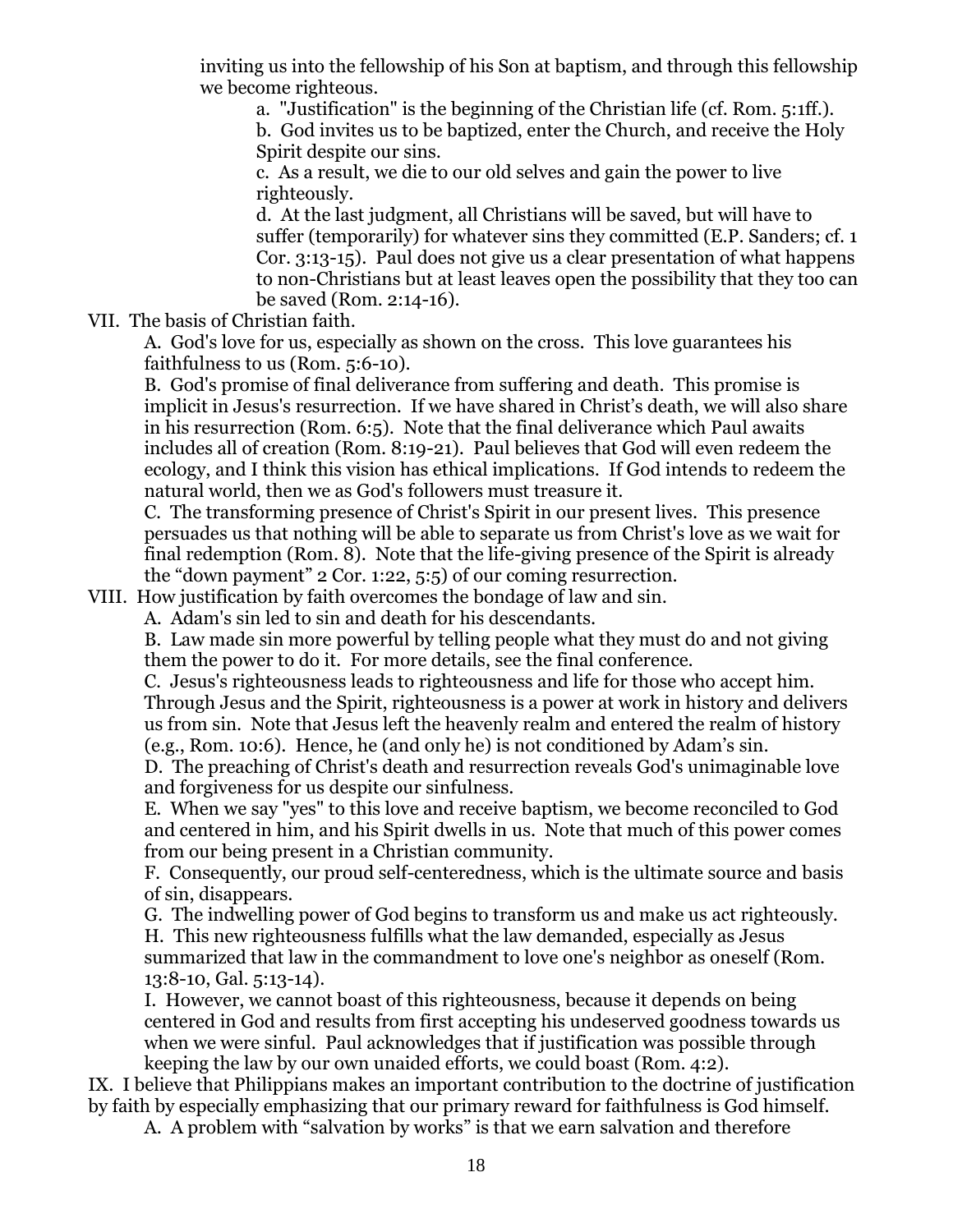1. We have a claim on God. Paul especially emphasizes the problems here. a. Having a claim that God is morally obligated to fulfill compromises the sovereignty of God. Note that in Romans 9:13-21 Paul emphasizes (overemphasizes?) God's absolute sovereignty.

b. Needing to have a claim that God is obligated to fulfill is incompatible with trust in God's grace.

2. We do not do good deeds from genuinely unselfish motives, but only to get concrete rewards. Note: There is no evidence that anyone in Judaism actually *taught* justification by works, but humans are *tempted* to try to control God by doing good deeds to force God to do what we want.

B. But, a problem with the traditional Protestant understanding of justification by faith is that there is no punishment for sin committed by believers. If all we have to do to gain salvation is trust in God's grace, it appears that Christians can sin without consequences.

C. In Philippians 3 Paul stresses that what he most ardently hopes for is to gain Christ. The reward Paul looks forward is union with God through his Son.

D. But we can only gain Christ by being conformed to him (which at present includes sharing in his sufferings).

E. Now we can see that there is a punishment for sin (it distances us from union with God in Christ), and yet striving for salvation is not selfish. What we strive for is fellowship with God.

F. Of course, there will be other rewards, but even these are the fruit of being in perfect relationship with God who is the source of all good things.

X. And what is especially important for these conferences is that justification by faith, as Paul understood it, is primarily about how God's undeserved goodness and our trust in it moves us from being centered in ourselves to being centered in God through Christ.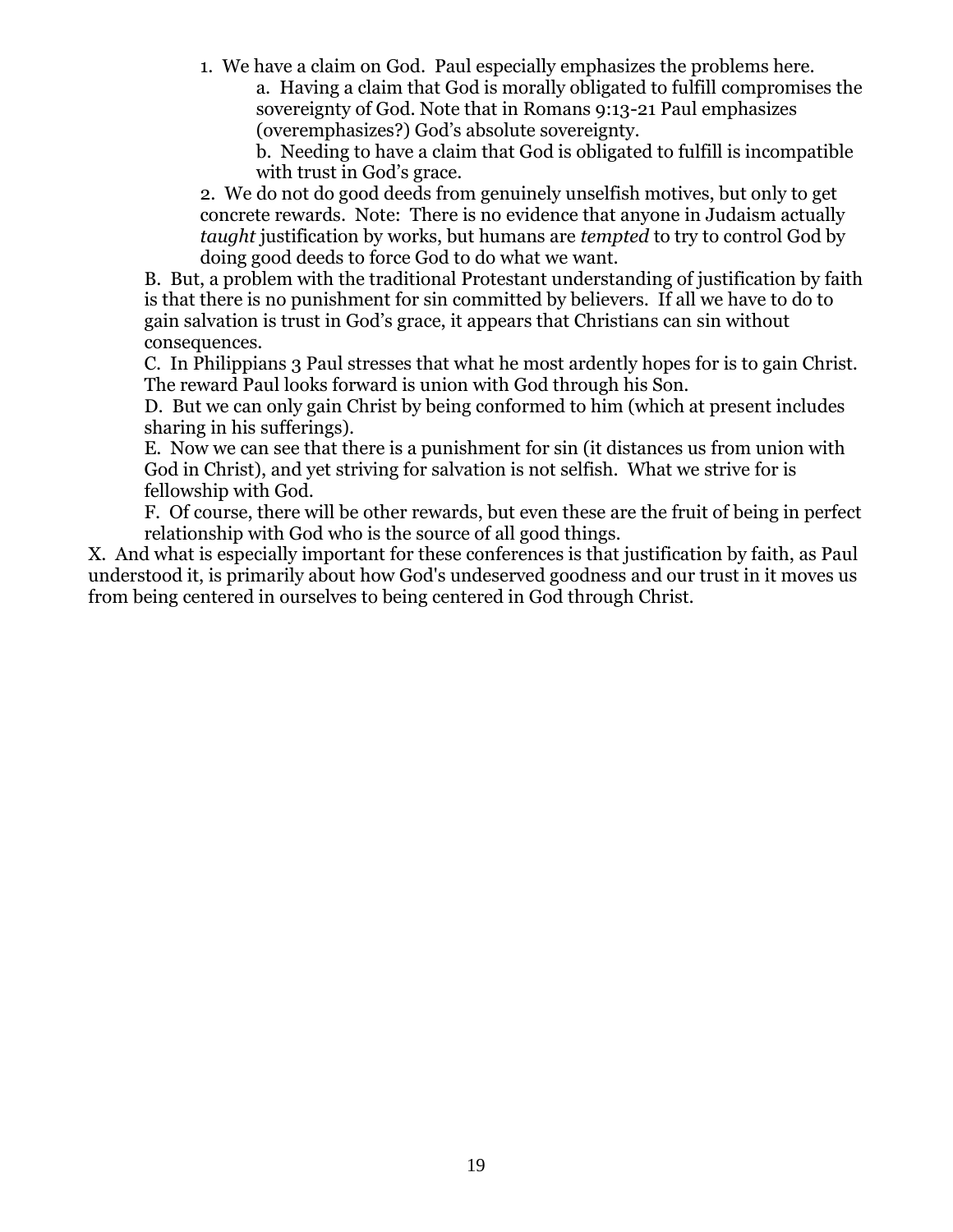### **Conference 5: Sharing in Christ's Suffering and Divinity**

<span id="page-20-0"></span>I. (Review) Paul stresses that he participates in the sufferings of Jesus and that other Christians must do likewise.

A. Paul insists that he seeks to be conformed to the crucifixion and death of Jesus (e.g., Rom. 6:5, Gal. 6:17, Phil. 3:10).

B. In baptism every Christian shares sacramentally in Jesus's death and burial (Rom. 6:3-8).

C. Of course, in practice Christians must sometimes suffer for their faithfulness to Jesus (e.g., 1 Thes. 2:14).

D. Paul suffered horrendously (especially, 2 Cor. 11:23-28), and he had to integrate his sufferings into his spirituality.

II. The theology that suffering is the path to salvation has been important in some Catholic mysticism and ascetic practices.

III. One can embrace suffering both in a self-centered way and in a God-centered way.

A. One can embrace suffering as a way to insulate oneself from weakness and become more autonomous in the face of life's tribulations. And one can even boast of having achieved such autonomy. In the ancient world this approach to life was "Stoic;" in contemporary American popular culture, it is "macho."

- 1. Males have inflicted suffering on themselves to demonstrate their individual or collective masculinity ("toughness") and superiority to women.
- 2. I believe that in practice the "discipline" of self-flagellation in monastic communities often aimed at achieving autonomy. Note: I am not qualified to evaluate the claim that self-flagellation is a substitute for sex.

B. One can embrace suffering as a way of becoming more dependent on God for support.

IV. Paul does the latter; indeed, this is a theme of 2 Corinthians. His critics had denigrated Paul for his weaknesses, and 2 Corinthians is his response. In this letter

A. Instead of boasting that he has becoming strong though suffering, Paul boasts of his weakness (e.g., 2 Cor. 11:30).

B. He stresses that only through God is he able to endure tribulation (2 Cor. 1:8-9).

C. Because Paul accepts his weaknesses and his need for God's support, he can accept the weakness of others and invite them to rely on God (2 Cor. 1:3-7).

D. Paul recounts a spiritual experience that especially stresses the above (2 Cor. 12:7- 10).

1. Paul was battered by a "thorn in the flesh" (whatever that was!).

2. He prayed for relief.

3. Christ replied that God's strength was being perfected through Paul's weakness.

4. Therefore, Paul goes on to say that he will boast of his weaknesses so that Christ's power would rest on him.

5. Of course, by recounting this experience Paul invites his readers to consider applying it to their own spirituality.

V. Paul stresses that Christians are, or will become, divine by participation.

A. In our inner lives we are being transformed now "from one degree of glory to the next" through the Spirit (2 Cor. 3:18). "If anyone is in Christ there is a new creation" (2 Cor. 5:17).

B. Paul also insists that at the resurrection we will be transformed into the image of the risen Christ (1 Cor. 15:49) and participate in the divine knowledge of God himself (1 Cor. 13:12).

VI. Divinization, the doctrine that Christians will become divine by participation is especially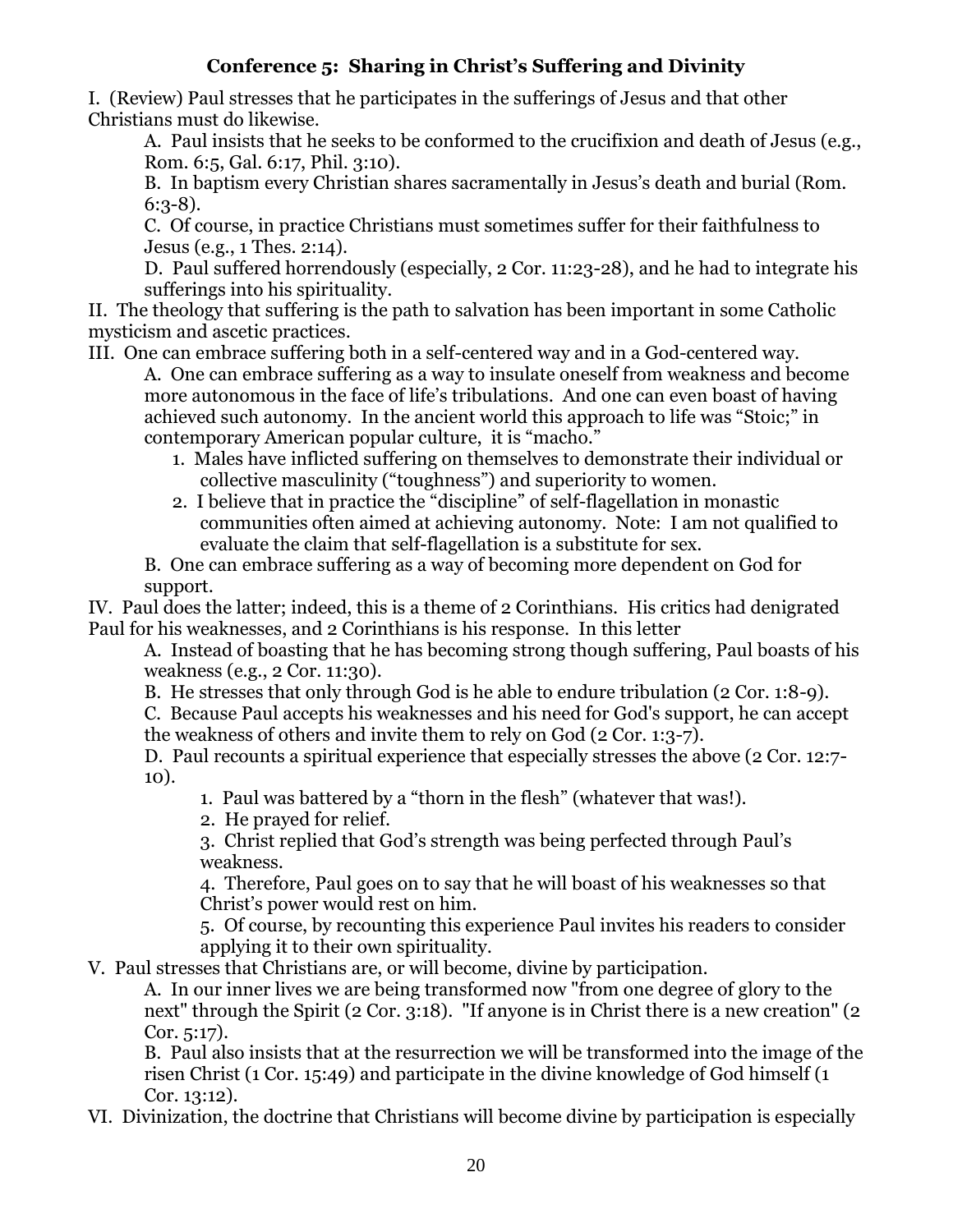emphasized by Eastern Christianity, but also theoretically affirmed in the West. VII. A potential theological problem for Paul was that the idea of a human being becoming divine conflicted with some of his fundamental religious convictions.

A. In Paganism a human being could become divine, but Paul rejected Paganism.

1. In Pagan mythology selected humans (e.g., Ganymede) could become divine, and in Roman politics it was usual to declare that when good emperors died they became gods.

2. But Paul, consistent with his Jewish heritage, rejected Paganism in the strongest terms (e.g., Rom. 1:18-32).

B. The central affirmation of Judaism was monotheism, and Paul emphatically affirms monotheism (e.g., Rom 3:30), and the doctrine that a human being could become divine seemed to conflict with that.

VIII. Today we can note that the theological problems which Paul faced continue to exist. The doctrine that human beings are not divine but can become so conflicts with both branches of axial religion and makes Christianity, beginning with Paul, unique.

A. In one branch of high religion, including mainstream Judaism, Islam, and Confucianism there is a chasm between the Divine and humans that cannot be bridged.

1. The Divine (God in Islam and Judaism; Heaven in the thought of Confucius) is eternal, all powerful, morally perfect.

2. Human beings are the opposite: transitory, weak, sinful.

3. Salvation consists in receiving through obedience to the Divine all of the blessings which are possible for a creature that by its very nature cannot become divine.

a. For example, in most biblical Judaism (and much modern) salvation is the good things in this life. There is no life after death.

b. In the Qur'an, paradise is pictured as a place of bodily pleasure.

c. In the teaching of Confucius the ultimate goal is good government and a well ordered set of social relations. There is no emphasis on somehow

becoming more than human.

B. In the other branch of high religion which would include Hinduism, Buddhism, Daoism, and some mystical schools (e.g., Sufism) human nature is inherently divine.

1. In Hinduism, our deepest self (atman) is God (Brahman).

2. In Buddhism there is no separate self, and all of reality when properly understood is perfect. What appears to be chaos (samsara) to the unenlightened is in reality fully just and contains no essential problem. Samsara is Nirvana.

3. In Daoism, all things inevitably follow the Dao ultimately, and what appears to be evil in the short run is part of a beautiful pattern in the long run.

4. Sufism and other pantheistic religious schools assert that there is nothing but God, which certainly must include us.

5. In these religious streams the solution to self-centeredness is enlightenment, that is realizing that one's essential self is the same with the (perhaps impersonal) divine in everyone else (Hinduism) or that there is no essential self (Buddhism) or that everything ultimately follows the Dao.

C. A problem with the first school of religion is that salvation seems limited, and the human ability to imagine a salvation beyond the limits is not satisfied.

D. A problem with the second school is that evil cannot be taken seriously, since every human being at the deepest level is divine or the seeming chaos of existence is not to be taken seriously by those who have attained enlightenment. To the enlightened "samsara" (the chaos of existence) is Nirvana.

IX. Paul's doctrine that humans are not inherently divine but can become so raises the issue of how Paul can be a monotheist.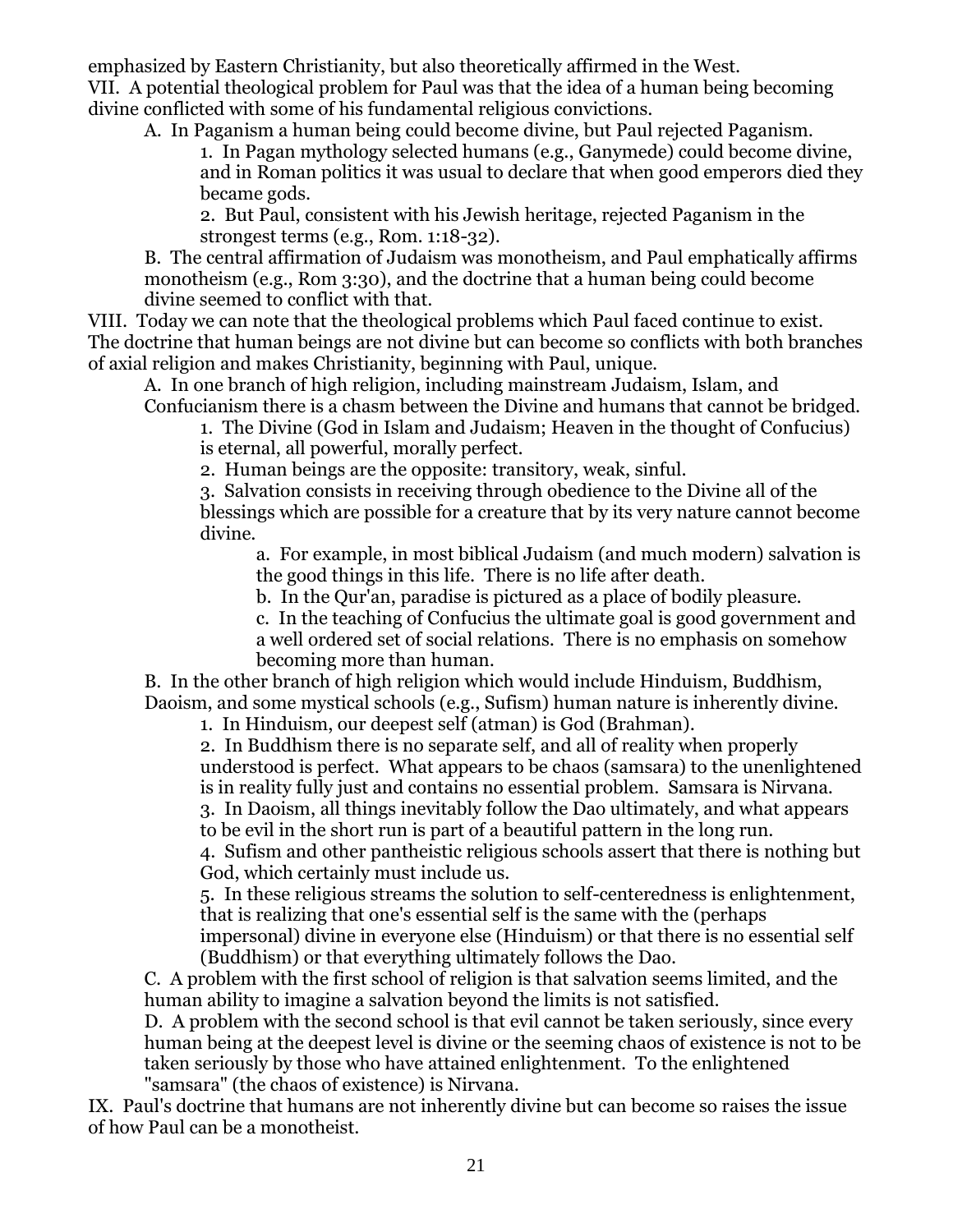A. Many, especially, older scholars, doubted that Paul believed that Jesus was divine, since such a belief would conflict with monotheism.

B. Today there seems to be an emerging consensus among scholars that regardless of how one salvages monotheism in Paul's thought, he clearly believed in the divinity of Christ. We can see this in Paul's modification of the *Shema*.

1. In the classical monotheistic confession of Judaism (still said each Sabbath in the synagogues) we have, "Hear, O Israel, the Lord our God, the Lord is one."

2. But in 1 Corinthians (the epistle of Paul which most emphasizes Jesus's subordination to the Father) Paul modifies the Shema to include Christ in the divine realm. "For us there is one God, the Father, from whom are all things, and one Lord, Jesus Christ, through whom are all things" (1 Cor. 8:6).

X. Paul maintains monotheism while still believing that Christ is divine by stressing that Christ was centered in God. For example,

A. In the famous Christ Hymn in Philippians 2:6-11 Paul stresses that Christ before his human birth had equality the God (i.e., with the Father).

B. However, Christ emptied himself, becoming human and being obedient to the Father, even to accepting crucifixion.

C. God then exalted Jesus giving him rule over all things.

D. However, this exaltation did not diminish the Father, but glorified him, since it was the Father who exalted Jesus.

XI. We may note in passing that in John's Gospel we have the same solution to combining monotheism with the divinity of Christ. Because Jesus obeys the Father perfectly, Jesus can contain the Father fully. See, for example, John 5:18-19.

XII. We may also note in passing that the same approach can work in the imminent Trinity. Donald Gelpi (my favorite theologian!) holds that the eternal Son is obediential efficacy, that the eternal Son is the one through whom the Father acts.

XIII. Of course, in early Christianity including the Letters of Paul, we cannot expect the doctrine of the Trinity or even the divinity of Christ to be spelled out with the sophistication of later theology which was the product of centuries of discussion and development.

XIV. Paul holds that humans become divine by following Jesus's example of obediently giving up everything for God.

A. Paul stresses that he has willingly suffered the loss of everything and seeks to be "conformed" to Christ's death in order to share in Christ's suffering.

B. Through that sharing Paul hopes to share in Christ's resurrection (Phil. 3:7-11).

C. In the resurrection Paul will be conformed to Christ's glorious body (1 Cor. 15:49) and know all things (1 Cor. 13:12).

D. And in the resurrection God will be "all in all" (1 Cor. 15:28), i.e., all things will be divine by being fully centered in God.

E. Of course, Paul is holding up his own life and hope as a model for his Christian readers.

1. Adam tried to become God by disobeying God, and as a result sin and death came to all people (for more details, see the next conference).

2. Paul stresses that, as his own life illustrates, Christ summons us all to obey God and at our resurrection share in divinity by participation.

XV. As we await our resurrection, Christians can be inwardly transformed from "from one degree of glory to the next" (2 Cor. 3:18) through participation in Christ's Spirit if we allow the Holy Spirit to make us more like Jesus.

XVI. Therefore, I think that it is clear that divinization in Paul's spirituality is one dimension of being centered in God through Christ.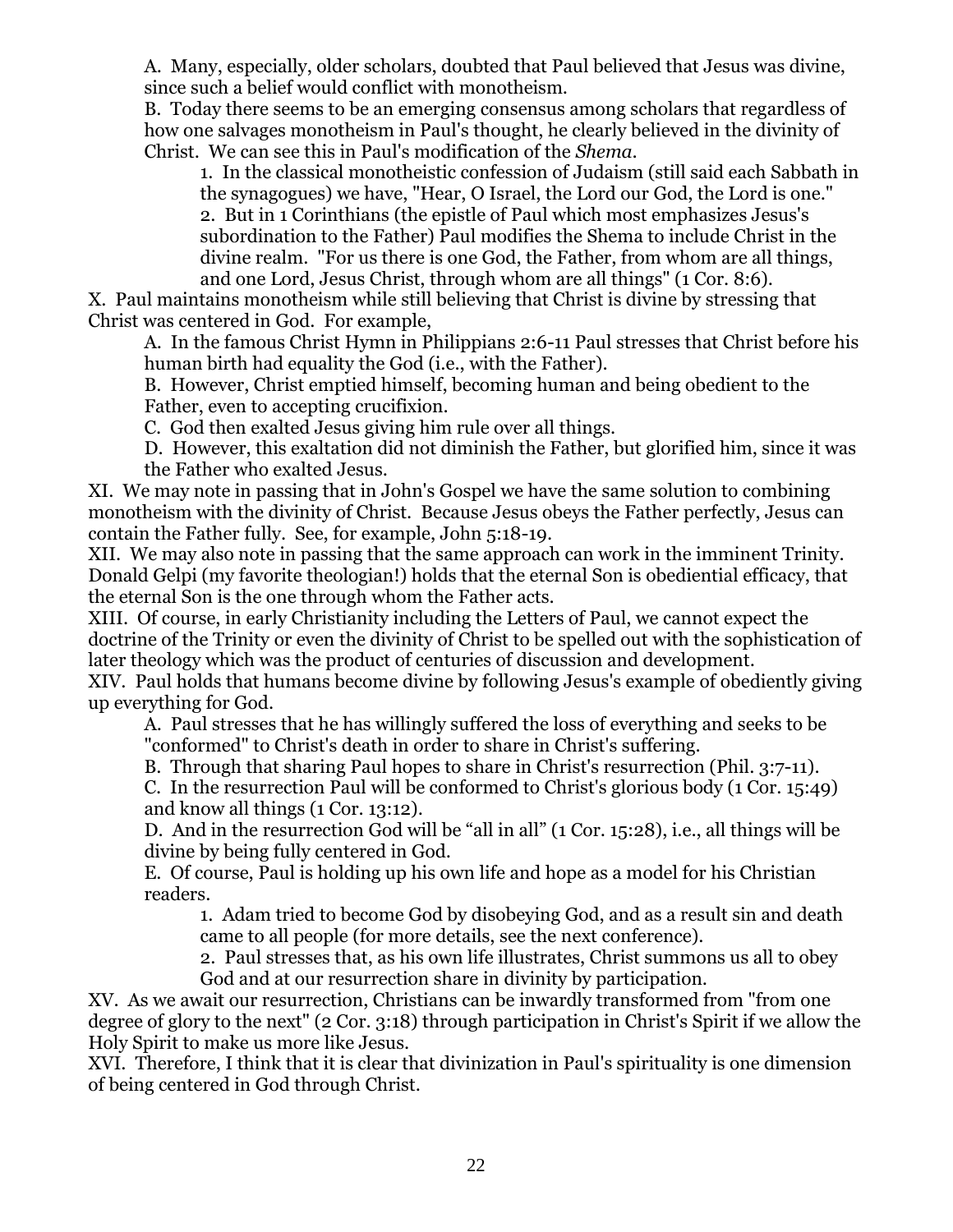### **Conference 6: Mastering Oneself by Becoming Centered in God/Christ**

<span id="page-23-0"></span>I. Paul loves to give lists of vices to avoid and virtues to cultivate (e.g., Gal. 5:19-23), and he exhorts his readers to take heed.

II. Paul believes that as part of God's creation everyone has some freedom, and all human beings can sometimes choose to do right or wrong.

A. Not only is this belief common sense and perhaps obvious by observation.

B. In Romans Paul insists that even people who are not acquainted with the biblical tradition have by nature some knowledge of God and some knowledge of right and wrong and can actually make good choices and perhaps even be found worthy at the last judgment (Rom. 2:14-16, 26-29).

III. Nevertheless, Paul emphasizes the limited power of human beings on their own to do what is right. Note the insistence that all have sinned (Rom. 3:9).

IV. The reason that we are so ethically limited on our own is because we are in Adam.

- A. Paul emphasizes that all human beings are in Adam (Rom. 5:12-14, 1 Cor. 15:22).
- B. The story of Adam in Genesis 2-3 is simultaneously about the past and the present. 1. We may note in passing that to some extent all stories are about both the past
	- and present.

a. As soon as a story exists, it is about the past, because it must reflect an earlier period in which it was composed.

b. All stories are also about the present, because the action of the story occurs as we read in the present or even as we remember the story in the present.

2. Nevertheless, the story of Adam is supremely about both the past and the present.

a. It is about the past because Genesis portrays Adam as the first human being whose sin brought death on all subsequent humans as well as himself.

b. But the story is also supremely about the present, because

1). The word "Adam" means human in Hebrew

2). The sin of Adam, disobeying God's commandment in order to become like God, is the basic sin in the Old Testament. The Old Testament primarily condemns two related transgressions:

- a). Worshiping other gods.
- b). Disobeying God's commandments.

C. In Paul's thought human beings are in Adam because

1. We are molded by the sins of others, beginning with Adam's which made all of his descendants subject to death.

2. We are naturally inclined to disobey God in an attempt to become god ourselves.

V. Another reason that humans often cannot do what is right without God's help is the negative effects of ethical exhortation or, to use Paul's vocabulary, the weakness of the Law. In Romans 7 Paul stresses that human beings can choose to do what is right but cannot actually do it. The evil we do not choose is what we end up doing.

VI. Paul gives a complex analysis of why we cannot follow the law on our own power.

A. Before we have definite moral rules (law in Paul's terminology), we can easily deceive ourselves and sin without being fully aware.

B. Such sin is universal.

- 1. Partly because of the universal tendency toward self-centeredness.
- 2. Partly because we inherit the sinfulness of others.

C. Such sin still is destructive (by definition) but does not lead to self-alienation. Note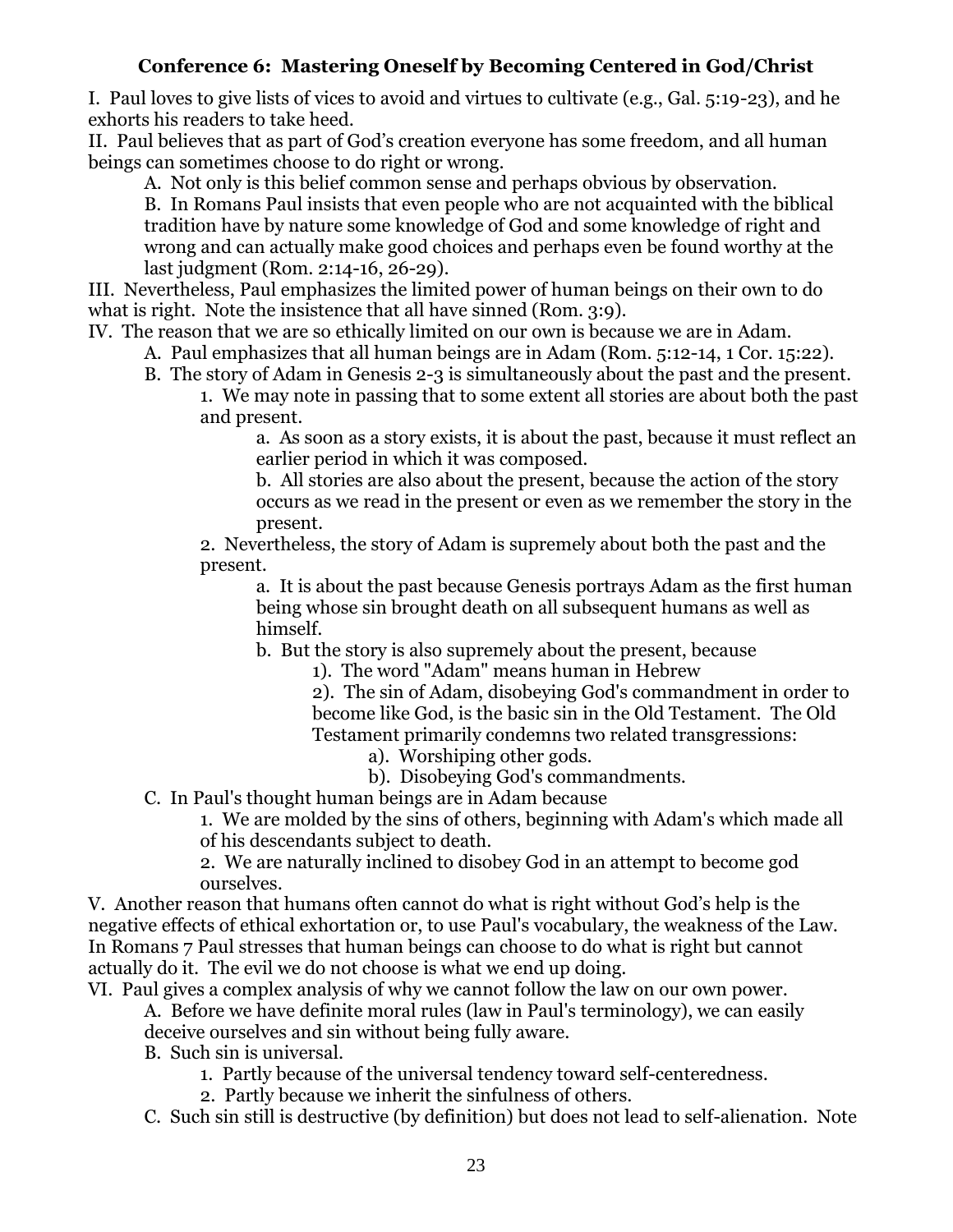that these dynamics can exist both on the level of the sinful individual or the sinful group. We do not know that we are being destructive.

D. The coming of law (for Paul, especially, God giving the Mosaic Law) makes individuals and groups consciously aware of their sin and the need to get beyond it. E. Hence, we individually and collectively rejoice in moral standards, because we recognize that they are just and necessary.

F. But the law which tells us what we must do does not give us the power to do it.

G. Consequently, we try to meet the demands of the law by our own effort.

1. To the extent that we succeed, we become more self-centered whether as individuals or a group.

2. To the extent that we fail (and everyone to some extent fails) we become alienated from ourselves.

a. In individuals the self (ego) orders the rest of our personality to do what is right, and the remainder of our personality rebels. Psychologically, this alienation produces individual guilt and shame. We feel bad about ourselves and cannot face condemnation from others. b. In groups the leadership directs the group to do what is right, but

members of the group do not comply, and the unity of the group is compromised and the stature of the group declines.

H. This alienation weakens us morally, and we sin more. To use Paul's own image, the law makes sin abound (Rom. 5:20). Note how astonishing this idea is coming from someone who earlier in his life was a Pharisee.

VII. Therefore, to overcome sin we need to become a new creation by grace.

A. There must be a fundamental change of our basic nature.

B. We cannot make this change by our own power.

VIII. This fundamental change can occur because of

A. God's love for sinners as revealed by Jesus's death on the cross.

B. The presence of the Holy Spirit. Note that for Paul the Holy Spirit is both

1. The mind of Christ/God which helps us think the way that God does (1 Cor. 2:11-16).

2. An actual power. Note that the word for Spirit in biblical languages means wind, i.e., an invisible force.

3. The Spirit at work in the community of the Church, since the Spirit is what all

Christians have in common and allows us to be unified despite our diversity. IX. Paul likens this fundamental change in our basic nature to a death and resurrection in Christ. Note, for example, that

A. In baptism, which is required for all Christians, we share in Christ's death and burial and rise with him to newness of life (Rom. 6:3-4).

B. Paul presents his own life as death and resurrection in Christ (e.g., 2 Cor. 1:9, Phil. 3:10-11).

X. In this new life, we do engage in self-discipline, but we do so in the power of the Spirit. Christian virtues are primarily the "*fruit"* of the Spirit (Gal. 5:22).

A. Paul stresses that he disciplines himself and urges the Corinthians to do likewise (e.g., 1 Cor. 9:24-27).

B. But we must do so in surrender to the Spirit which dwells in us.

XI. We are now centered in Christ, and Paul can write, "I no longer live; Christ lives in me" (Gal. 2:20).

XII. Of course, transformation is a continuing process. Hence, Paul stresses that he is still growing and urges us to continue to grow (Phil. 3:12-16).

XIII. The solution to sin is not trying harder on our own, but being more attentive to God's power and call and cooperating with them, and God's call is to be centered in Christ.